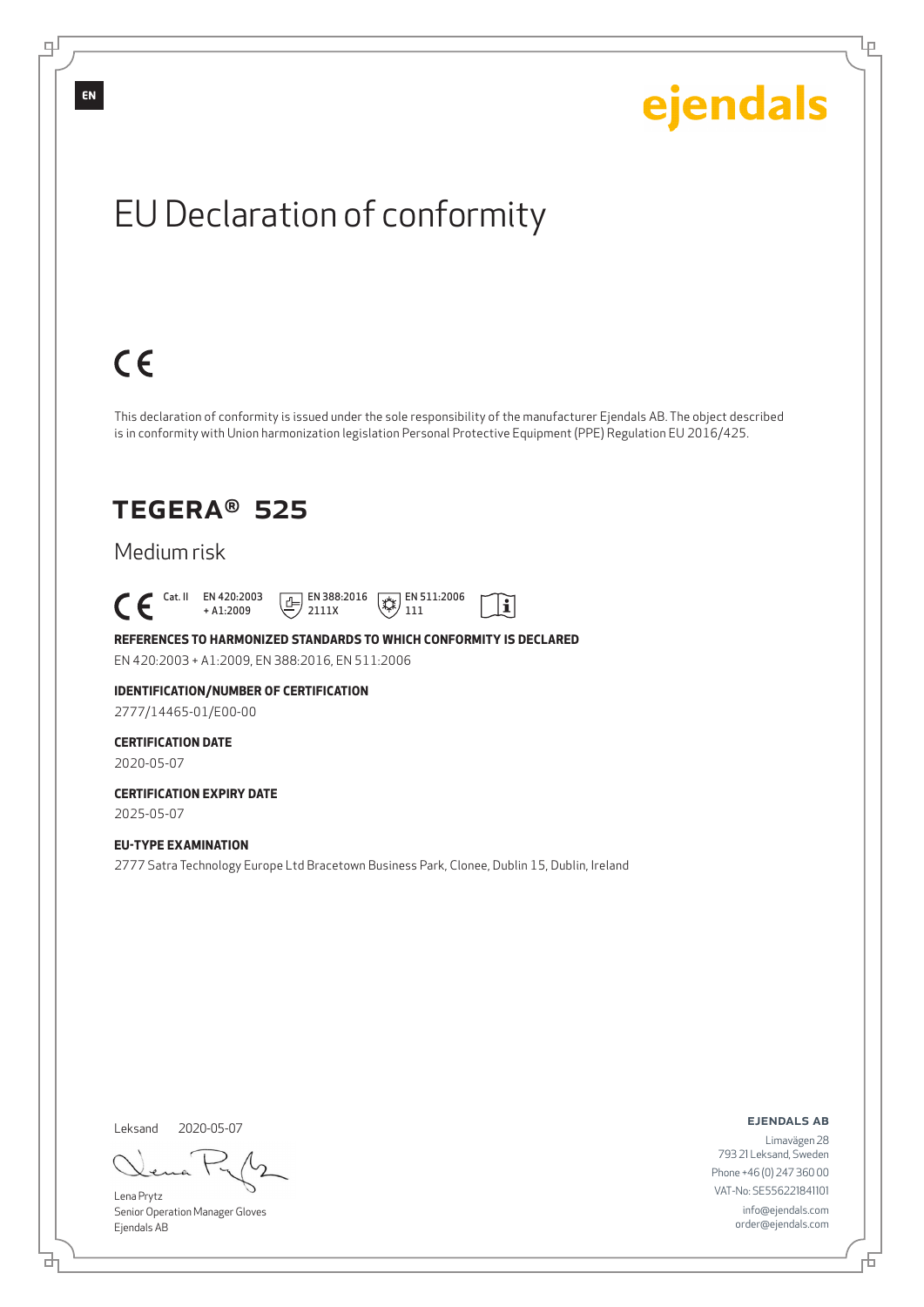Ļμ

## EU-försäkran om överensstämmelse

# $C \in$

Denna försäkran om överensstämmelse utfärdas på eget ansvar av tillverkaren Ejendals AB. Föremålet för försäkran överensstämmer med EU-harmoniserad lagstiftning för personlig skyddsutrustning (PPE), EU-förordning 2016/425.

## TEGERA® 525

### Medelhög risk

 $\begin{bmatrix} \mathsf{Cat} & \mathsf{II} & \mathsf{EN} & 420:2003 \\ + & 41:2009 \end{bmatrix}$ + A1:2009  $\boxed{1}$  EN 388:2016 2111X  $\mathbb{R}$  EN 511:2006 111

**HÄNVISNINGAR TILL DE HARMONISERADE STANDARDER SOM AVSES MED FÖRSÄKRAN OM ÖVERENSSTÄMMELSE** EN 420:2003 + A1:2009, EN 388:2016, EN 511:2006

 $|\tilde{\mathbf{i}}|$ 

### **IDENTIFIERING/CERTIFIKATSNUMMER**

2777/14465-01/E00-00

#### **CERTIFIERINGSDATUM**

2020-05-07

#### **CERTIFIERINGENS UTGÅNGSDATUM** 2025-05-07

#### **EU-TYPKONTROLL**

2777 Satra Technology Europe Ltd Bracetown Business Park, Clonee, Dublin 15, Dublin, Ireland

Leksand 2020-05-07

Lena Prytz Driftschef Handskar Ejendals AB

<u>다</u>

ejendals ab

Đ

Limavägen 28 793 21 Leksand, Sweden Phone +46 (0) 247 360 00 VAT-No: SE556221841101 info@ejendals.com order@ejendals.com

டி

**SV**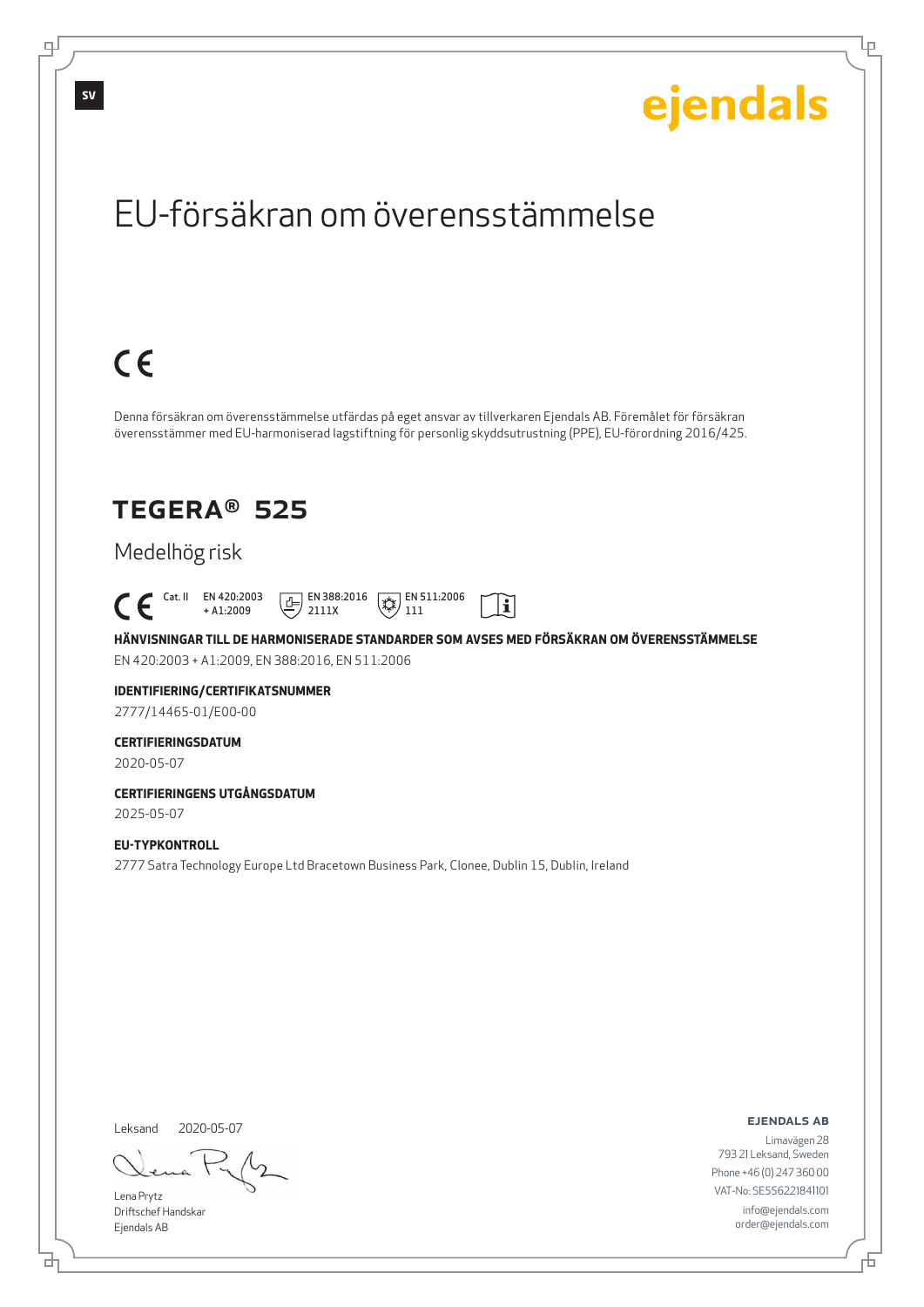Ļμ

## EF-erklæringen om overensstemmelse

# $C \in$

Denne overensstemmelseserklæring udstedes alene på Ejendal AB ansvar. De produkt, der er beskrevet er i overensstemmelse med Europa-Parlamentets og Rådets forordning (EU) 2016/425 2016 om personlige værnemidler.

## TEGERA® 525

### Mellemhøj risiko

 Cat. II EN 420:2003 + A1:2009  $E$  EN 388:2016 2111X  $\mathbb{R}$  EN 511:2006 111

**HENVISNINGER TIL DE HARMONISEREDE STANDARDER TIL HVILKE OVERENSSTEMMELSE ER ERKLÆRET** EN 420:2003 + A1:2009, EN 388:2016, EN 511:2006

 $|\tilde{\mathbf{i}}|$ 

### **IDENTIFIKATION/CERTIFICERINGSNUMMER**

2777/14465-01/E00-00

#### **CERTIFICERINGSDATO**

2020-05-07

#### **UDLØB PÅ CERTIFICERING** 2025-05-07

**EU-TYPEAFPRØVNING** 2777 Satra Technology Europe Ltd Bracetown Business Park, Clonee, Dublin 15, Dublin, Ireland

Leksand 2020-05-07

브

Lena Prytz Senior Operation Manager Handsker Ejendals AB

ejendals ab

Đ

Limavägen 28 793 21 Leksand, Sweden Phone +46 (0) 247 360 00 VAT-No: SE556221841101 info@ejendals.com order@ejendals.com

**DA**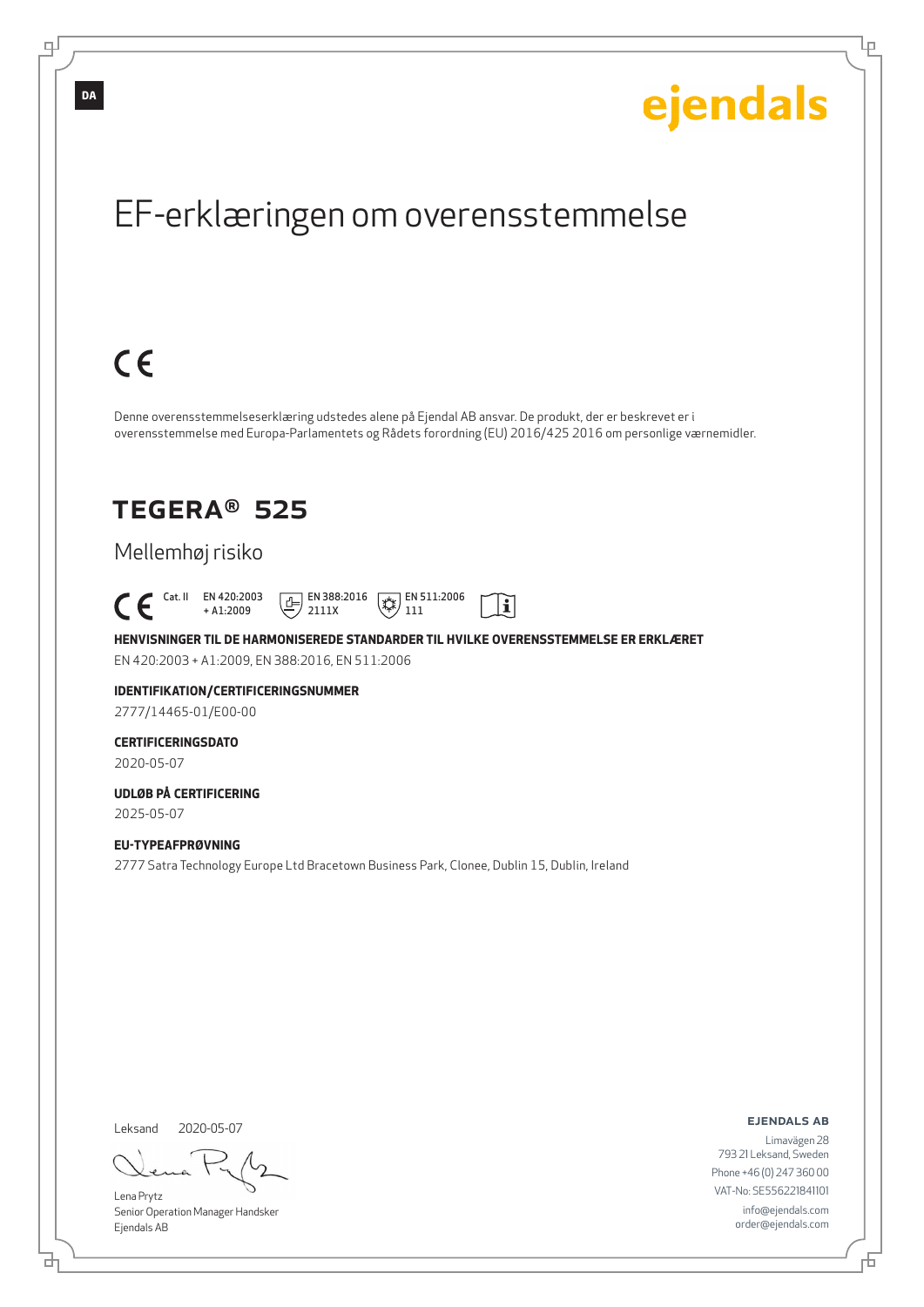Lμ

## EU-asetuksen Vaatimustenmukaisuusvakuutus

# $C \in$

Valmistaja Ejendals AB antaa tämän vaatimustenmukaisuusvakuutuksen omalla vastuullaan. Kuvattu vakuutuksen kohde täyttää Euroopan unionin yhdenmukaistamislainsäädännössä henkilösuojaimia koskevan asetuksen EU 2016/425 vaatimukset.

## TEGERA® 525

#### Keskitason riski

 Cat. II EN 420:2003  $\boxed{E}$  EN 388:2016  $\mathbb{R}$  EN 511:2006  $|\tilde{\mathbf{i}}|$ + A1:2009 2111X 111

**VIITTAUKSET YHDENMUKAISTETTUIHIN STANDARDEIHIN, JOITA VAATIMUSTENMUKAISUUSVAKUUTUS KOSKEE** EN 420:2003 + A1:2009, EN 388:2016, EN 511:2006

#### **SERTIFIKAATIN NUMERO**

2777/14465-01/E00-00

#### **SERTIFIOINTIPÄIVÄMÄÄRÄ**

2020-05-07

### **SERTIFIKAATIN VIIMEINEN VOIMASSAOLOPÄIVÄ**

2025-05-07

#### **EU-TYYPPITARKASTUS** 2777 Satra Technology Europe Ltd Bracetown Business Park, Clonee, Dublin 15, Dublin, Ireland

Leksand 2020-05-07

브

Lena Prytz Senior Operation Manager Gloves Ejendals AB

ejendals ab

Đ

Limavägen 28 793 21 Leksand, Sweden Phone +46 (0) 247 360 00 VAT-No: SE556221841101 info@ejendals.com order@ejendals.com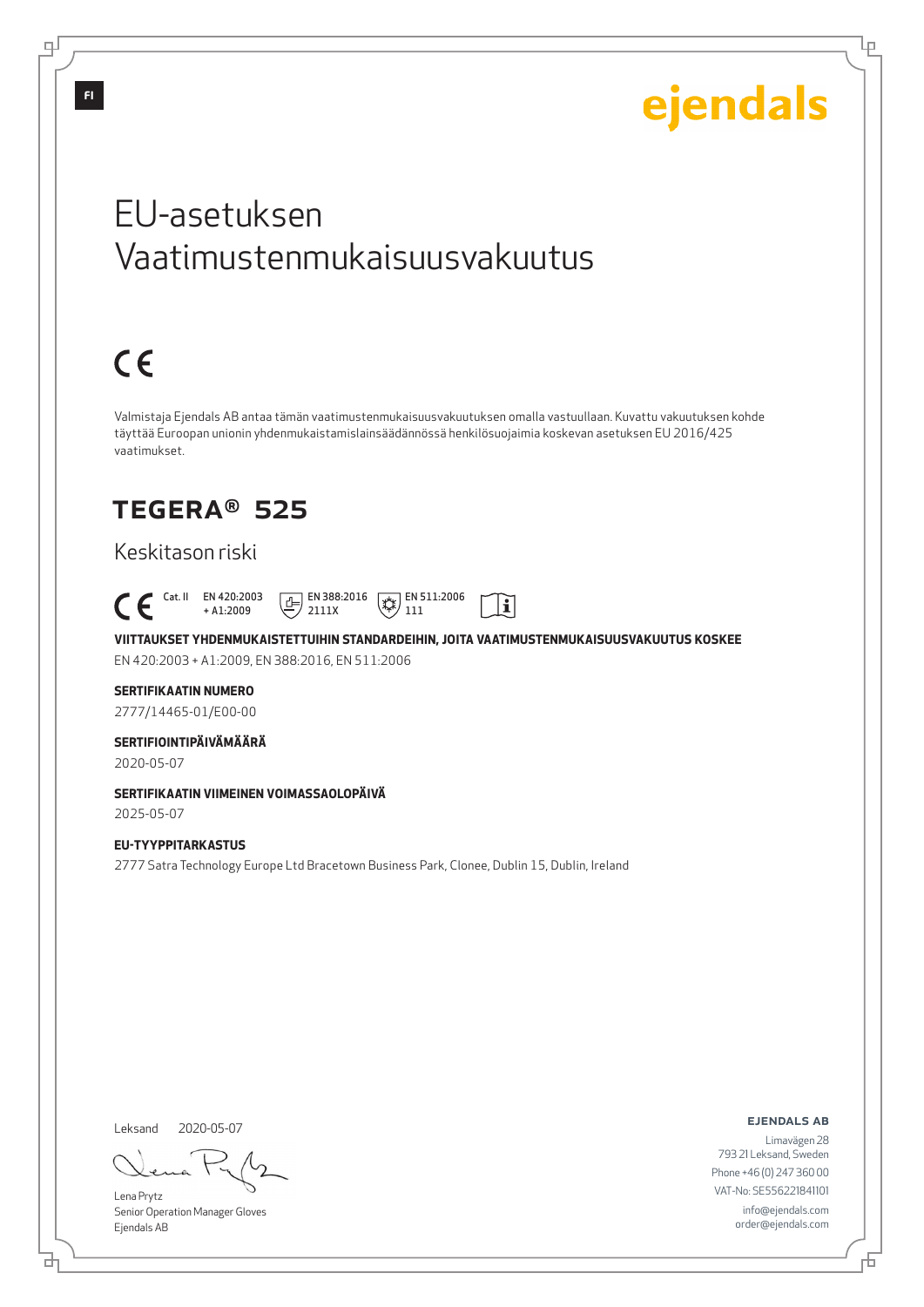Ļμ

## Déclaration de conformité de l'Union Européenne

# $C \in$

La présente déclaration de conformité est établie sous la seule responsabilité du fabricant, Ejendals AB. L'objet décrit est conforme à la Règlementation 2016/425 de l'Union Européenne sur l'harmonisation des législations de l'Union Européenne relatives aux équipements de protection individuelle (EPI).

## TEGERA® 525

#### Risque moyen

 Cat. II EN 420:2003  $E$  EN 388:2016  $\mathbb{R}$  EN 511:2006  $|\tilde{\mathbf{i}}|$ + A1:2009 2111X 111

**RÉFÉRENCES AUX NORMES HARMONISÉES PAR RAPPORT AUXQUELLES LA CONFORMITÉ EST DÉCLARÉE** EN 420:2003 + A1:2009, EN 388:2016, EN 511:2006

## **IDENTIFICATION/NUMÉRO DE CERTIFICATION**

2777/14465-01/E00-00

#### **DATE DE CERTIFICATION**

2020-05-07

#### **DATE D'EXPIRATION DU CERTIFICAT** 2025-05-07

**EXAMEN UE DE TYPE**

2777 Satra Technology Europe Ltd Bracetown Business Park, Clonee, Dublin 15, Dublin, Ireland

Leksand 2020-05-07

Lena Prytz Directeur Exécutif, Gants Ejendals AB

ejendals ab

Б

Limavägen 28 793 21 Leksand, Sweden Phone +46 (0) 247 360 00 VAT-No: SE556221841101 info@ejendals.com order@ejendals.com

டி

<u>다</u>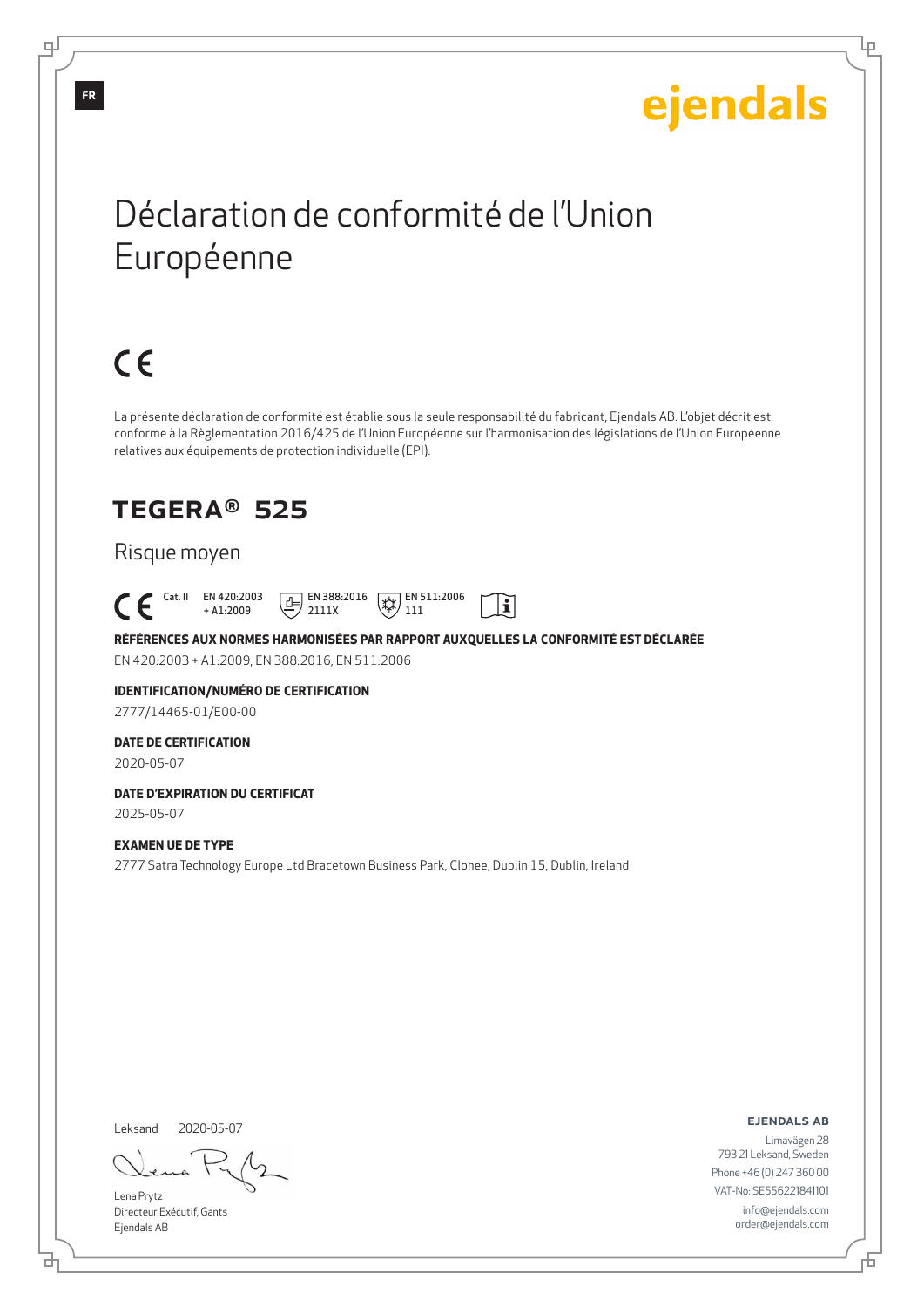Ļμ

# EU-Konformitätserklärung

# $C \in$

Diese Konformitätserklärung wurde unter der alleinigen Verantwortung des Herstellers Ejendals AB ausgestellt. Das beschriebene Objekt stimmt mit den Harmonisierungsrechtsvorschriften zu persönlicher Schutzausrüstung (PSA) Verordnung EU 2016/425 überein.

## TEGERA® 525

#### Mittleres Risiko

 Cat. II EN 420:2003  $E$  EN 388:2016  $\mathbb{R}$  EN 511:2006  $|\tilde{\mathbf{i}}|$ + A1:2009 2111X 111

#### **VERWEIST AUF HARMONISIERTE NORMEN, FÜR DIE KONFORMITÄT ERKLÄRT WIRD** EN 420:2003 + A1:2009, EN 388:2016, EN 511:2006

#### **KENNZEICHNUNG/ZERTIFIZIERUNGSNUMMER**

2777/14465-01/E00-00

#### **DATUM DER ZERTIFIZIERUNG**

2020-05-07

#### **ABLAUFDATUM DES ZERTIFIKATES**

2025-05-07

#### **EG-BAUMUSTERPRÜFUNG**

2777 Satra Technology Europe Ltd Bracetown Business Park, Clonee, Dublin 15, Dublin, Ireland

Leksand 2020-05-07

<u>다</u>

Lena Prytz Senior Operation Manager Gloves Ejendals AB

ejendals ab

Đ

Limavägen 28 793 21 Leksand, Sweden Phone +46 (0) 247 360 00 VAT-No: SE556221841101 info@ejendals.com order@ejendals.com

**DE**

∓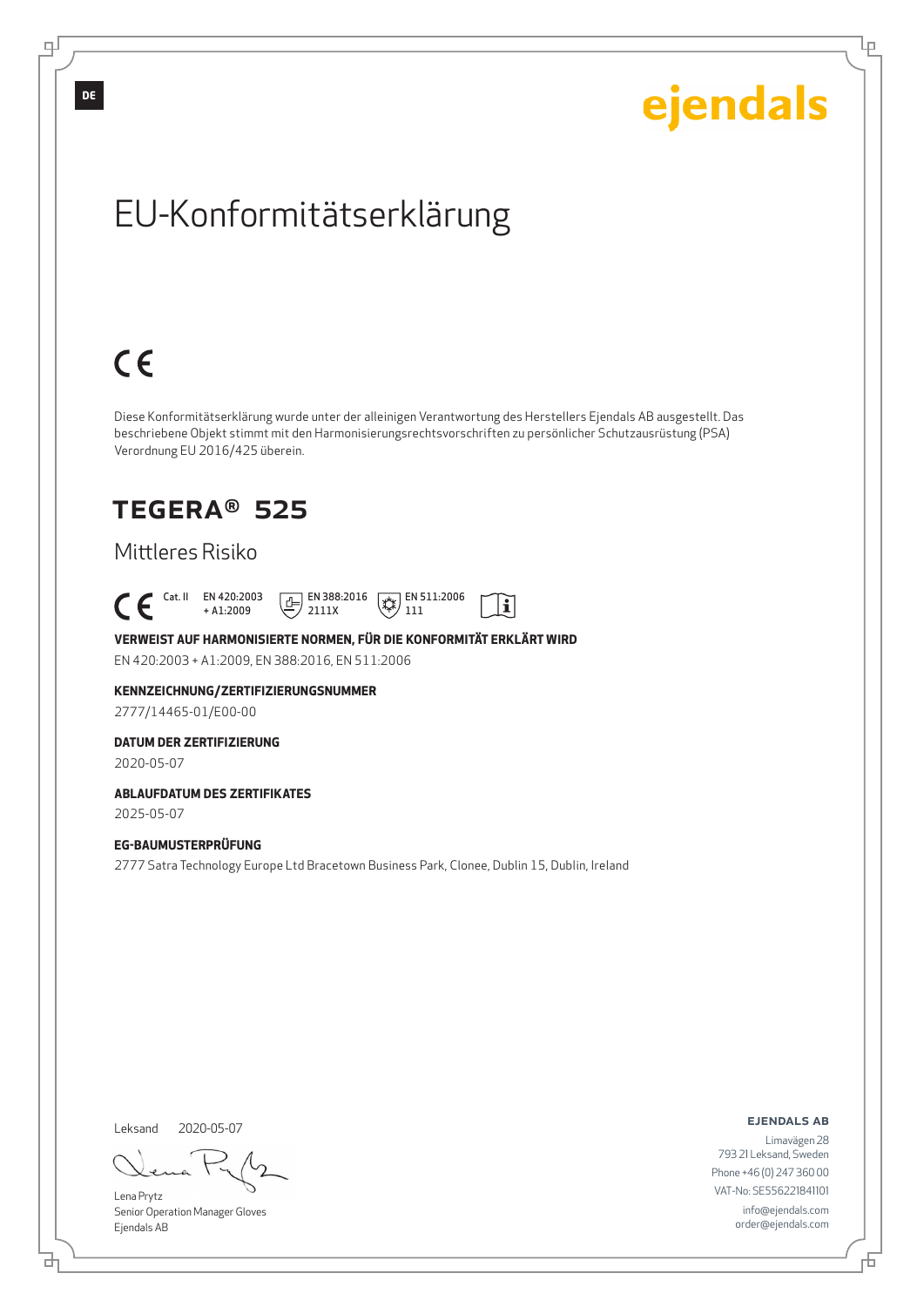டி

ejendals

Ļμ

## EU-samsvarserklæring

# $C \in$

Denne samsvarserklæringen er gitt ut ene og alene under ansvaret til produsenten Ejendals AB. Objektet som er beskrevet, er i samsvar med EUs harmoniseringsregelverk EU-forskrift for personlig verneutstyr (PVU) EU 2016/425.

 $|\tilde{\mathbf{i}}|$ 

## TEGERA® 525

#### Middels risiko

 $\begin{bmatrix} \begin{array}{ccc} \text{Cat. II} & \text{EN } 420:2003 \\ + \text{A1:2009} \end{array} \end{bmatrix}$ + A1:2009  $\boxed{1}$  EN 388:2016 2111X  $\mathbb{R}$  EN 511:2006 111

**REFERANSER TIL HARMONISERTE STANDARDER MED ERKLÆRT OVERENSSTEMMELSE** EN 420:2003 + A1:2009, EN 388:2016, EN 511:2006

## **IDENTIFISERING/SERTIFISERINGSNUMMER**

2777/14465-01/E00-00

#### **SERTIFISERINGSDATO**

2020-05-07

#### **UTLØPSDATO SERTIFISERING** 2025-05-07

**UNDERSØKELSE EU-TYPE**

2777 Satra Technology Europe Ltd Bracetown Business Park, Clonee, Dublin 15, Dublin, Ireland

Leksand 2020-05-07

<u>다</u>

Lena Prytz Hansker for senior driftsledere Ejendals AB

ejendals ab

Limavägen 28 793 21 Leksand, Sweden Phone +46 (0) 247 360 00 VAT-No: SE556221841101 info@ejendals.com order@ejendals.com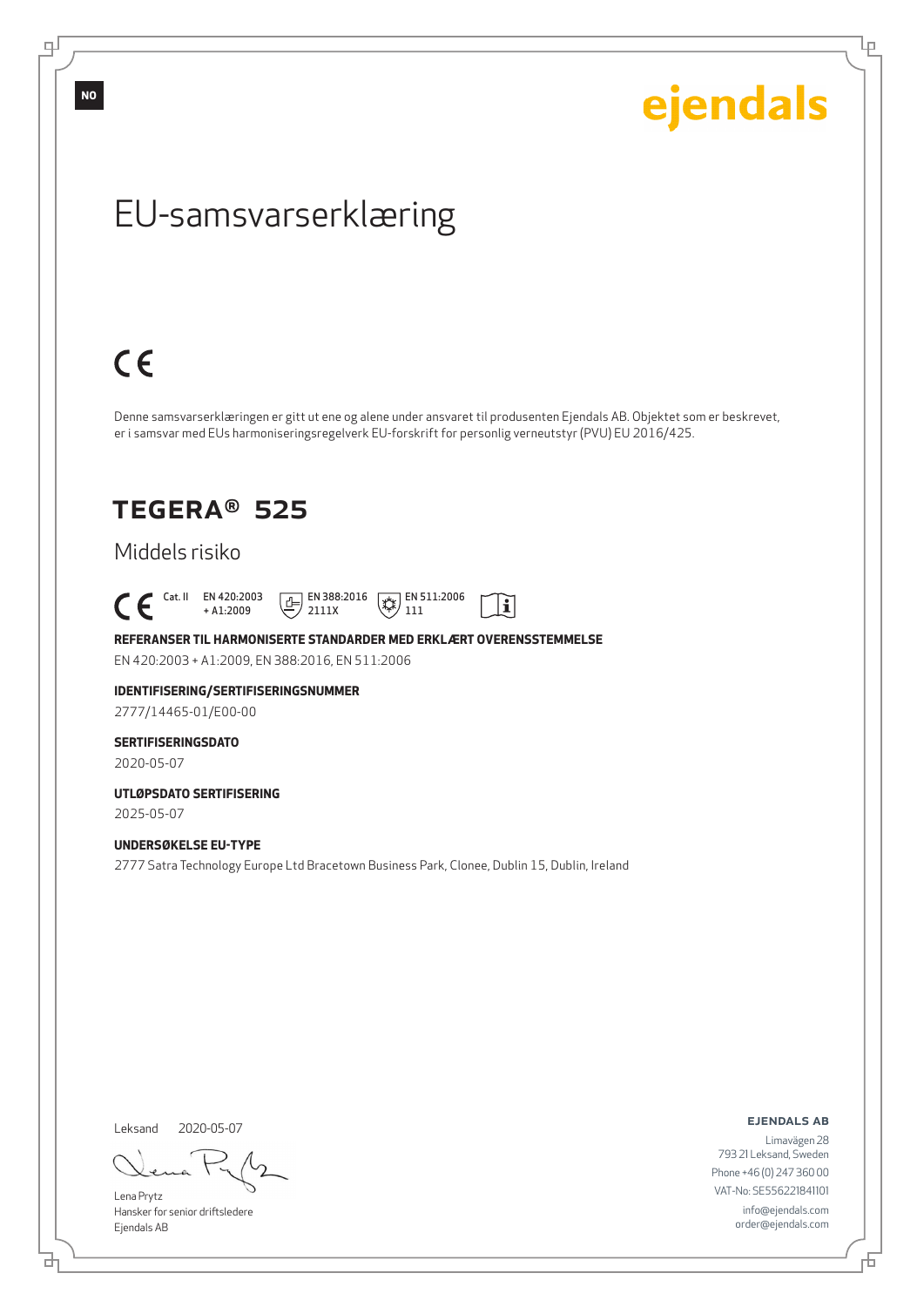Ļμ

## ЕС Декларация соответствия

# $C \in$

Эта декларация соответствия выпущена под ответственностью производителя Ejendals AB. Объект соответствует законодательным требованиям ЕС, указанным в Регламенте о средствах индивидуальной защиты (СИЗ) 2016/425.

 $|\tilde{\mathbf{i}}|$ 

## TEGERA® 525

#### Средний риск

 Cat. II EN 420:2003 + A1:2009  $\boxed{E}$  EN 388:2016 2111X  $\overline{**}$  EN 511:2006 111

**ССЫЛКИ НА ГАРМОНИЗИРОВАННЫЕ СТАНДАРТЫ, СООТВЕТСТВИЕ КОТОРЫМ ЗАЯВЛЕНО** EN 420:2003 + A1:2009, EN 388:2016, EN 511:2006

**ИДЕНТИФИКАЦИОННЫЙ НОМЕР / НОМЕР СЕРТИФИКАТА** 2777/14465-01/E00-00

**ДАТА ВЫДАЧИ СЕРТИФИКАТА**

2020-05-07

**ДАТА ОКОНЧАНИЯ СРОКА ДЕЙСТВИЯ СЕРТИФИКАТА** 2025-05-07

#### **ТЕСТИРОВАНИЕ ПО СТАНДАРТУ ЕС**

2777 Satra Technology Europe Ltd Bracetown Business Park, Clonee, Dublin 15, Dublin, Ireland

Leksand 2020-05-07

브

Lena Prytz Старший менеджер по производству перчаток Ejendals AB

ejendals ab

Đ

Limavägen 28 793 21 Leksand, Sweden Phone +46 (0) 247 360 00 VAT-No: SE556221841101 info@ejendals.com order@ejendals.com

டி

**RU**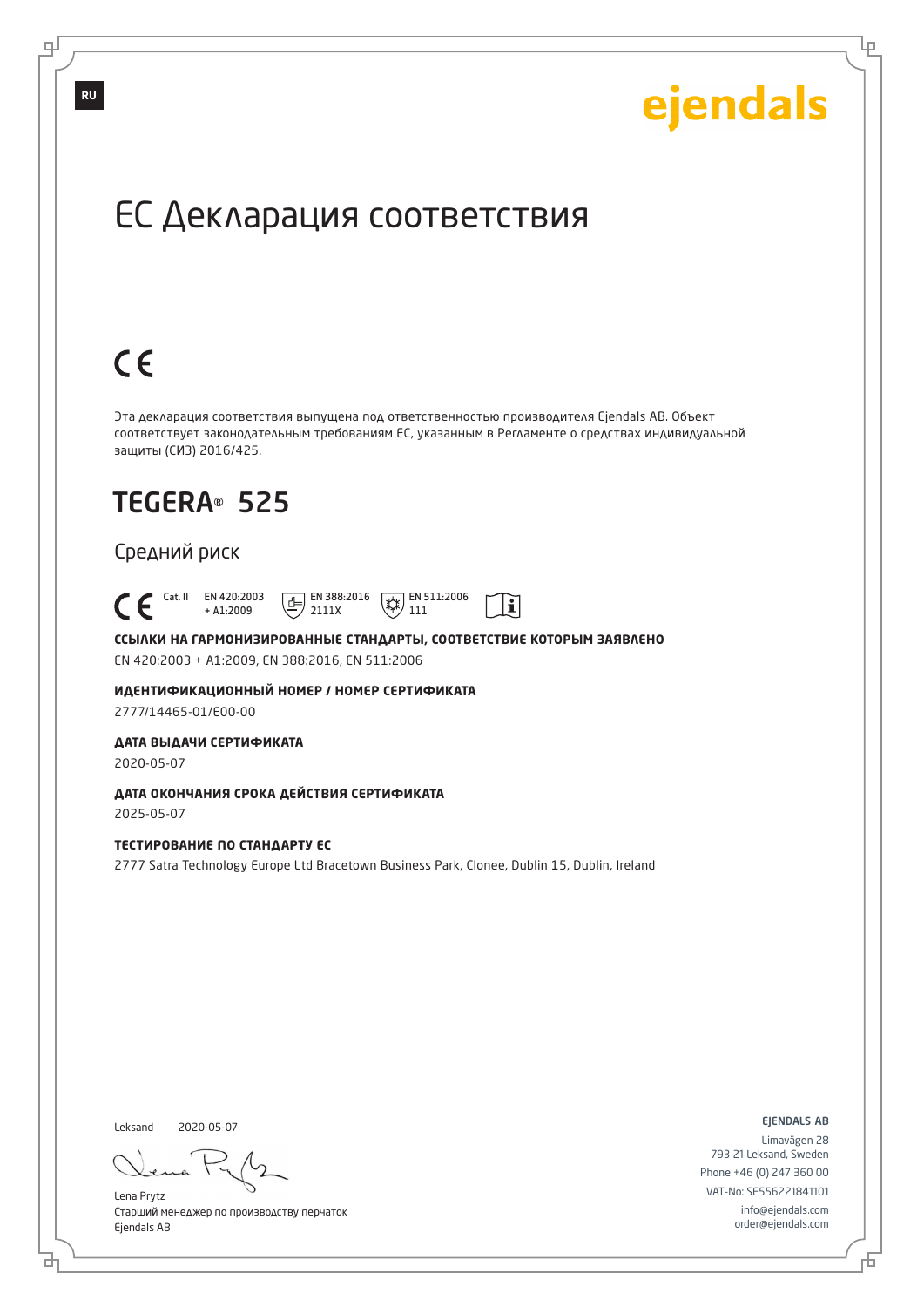Ļμ

# EU-verklaring van conformiteit

# $C \in$

Deze conformiteitsverklaring wordt verstrekt onder volledige verantwoordelijkheid van de fabrikant Ejendals AB. Het beschreven doel is in overeenstemming met de harmonisatiewetgeving van de Unie Persoonlijke beschermingsmiddelen (PBM) Verordening 2016/425.

## TEGERA® 525

### Gemiddeld risico

 Cat. II EN 420:2003  $\boxed{E}$  EN 388:2016  $\mathbb{R}$  EN 511:2006  $\mathbf{i}$ + A1:2009 2111X 111

**VERWIJZINGEN NAAR GEHARMONISEERDE NORMEN WAAROP DE CONFORMITEITSVERKLARING BETREKKING HEEFT** EN 420:2003 + A1:2009, EN 388:2016, EN 511:2006

### **IDENTIFICATIE/NUMMER CERTIFICERING**

2777/14465-01/E00-00

#### **CERTIFICERINGSDATUM**

2020-05-07

#### **VERVALDATUM CERTIFICERING** 2025-05-07

**EU-TYPEONDERZOEK** 2777 Satra Technology Europe Ltd Bracetown Business Park, Clonee, Dublin 15, Dublin, Ireland

Leksand 2020-05-07

<u>다</u>

Lena Prytz Senior Operation Manager Gloves Ejendals AB

ejendals ab

Limavägen 28 793 21 Leksand, Sweden Phone +46 (0) 247 360 00 VAT-No: SE556221841101 info@ejendals.com order@ejendals.com

**NL**

டி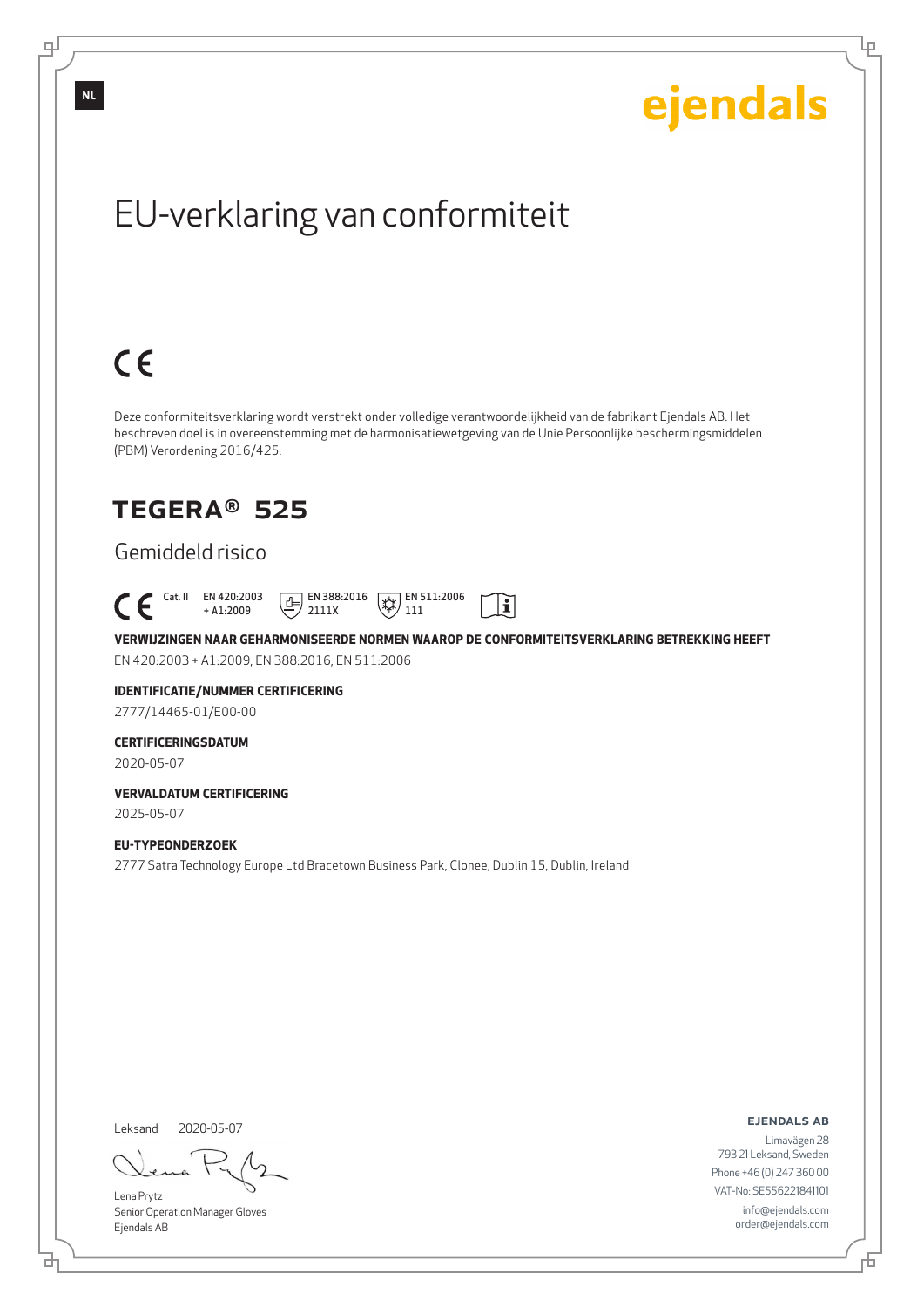Lρ

## Dichiarazione UE di conformità

# $C \in$

La presente dichiarazione di conformità è rilasciata sotto l'esclusiva responsabilità del fabbricante Ejendals AB. L'oggetto descritto è conforme alla normativa di armonizzazione dell'Unione in materia di Dispositivi di Protezione Individuale (DPI) Regolamento UE 2016/425.

 $\mathbf{i}$ 

## TEGERA® 525

#### Rischio medio

 Cat. II EN 420:2003 + A1:2009  $\boxed{1}$  EN 388:2016 2111X  $\mathbb{R}$  EN 511:2006 111

#### **RIFERIMENTI ALLE NORME ARMONIZZATE ALLE QUALI SI DICHIARA LA CONFORMITÀ**

EN 420:2003 + A1:2009, EN 388:2016, EN 511:2006

### **IDENTIFICAZIONE/NUMERO DI CERTIFICAZIONE**

2777/14465-01/E00-00

#### **DATA DI CERTIFICAZIONE**

2020-05-07

#### **DATA DI SCADENZA DELLA CERTIFICAZIONE**

2025-05-07

#### **ESAME TIPO UE**

2777 Satra Technology Europe Ltd Bracetown Business Park, Clonee, Dublin 15, Dublin, Ireland

Leksand 2020-05-07

<u>다</u>

Lena Prytz Senior Operation Manager Guanti Ejendals AB

ejendals ab

Đ

Limavägen 28 793 21 Leksand, Sweden Phone +46 (0) 247 360 00 VAT-No: SE556221841101 info@ejendals.com order@ejendals.com

டி

**IT**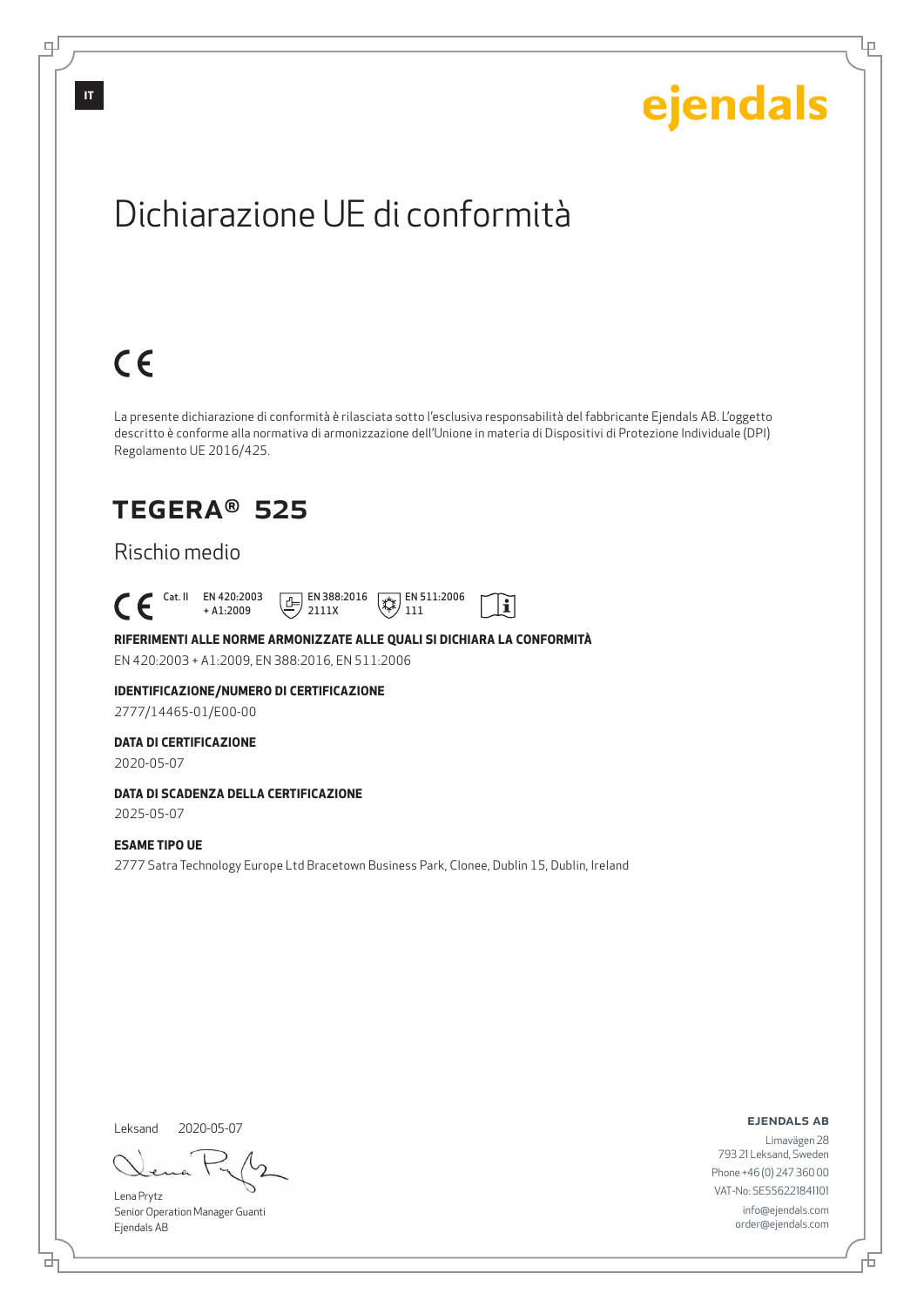Lρ

# Deklaracja zgodności UE

# $C \in$

 $\mathcal C$ 

Niniejsza deklaracja zgodności została wydana na wyłączną odpowiedzialność producenta, firmy Ejendals AB. Przedmiot opisany w niniejszej deklaracji jest zgodny z wymaganiami unijnego prawodawstwa harmonizacyjnego, zawartymi w rozporządzeniu EU 2016/425 w sprawie środków ochrony indywidualnej.

## TEGERA® 525

### Średnie ryzyko

|  | Cat. II EN 420:2003 | <b>FILE EN 388:2016</b> $\sqrt{ }$ <b>EN 511:2006</b> |  |
|--|---------------------|-------------------------------------------------------|--|
|  | $+$ A1 $\cdot$ 2009 | $\equiv$ / 2111X                                      |  |

**ODWOŁANIA DO NORM ZHARMONIZOWANYCH, W ODNIESIENIU DO KTÓRYCH DEKLAROWANA JEST ZGODNOŚĆ** EN 420:2003 + A1:2009, EN 388:2016, EN 511:2006

#### **IDENTYFIKACJA/NUMER CERTYFIKATU**

2777/14465-01/E00-00

#### **DATA WYSTAWIENIA CERTYFIKATU**

2020-05-07

#### **DATA WAŻNOŚCI CERTYFIKATU**

2025-05-07

#### **BADANIE TYPU UE**

2777 Satra Technology Europe Ltd Bracetown Business Park, Clonee, Dublin 15, Dublin, Ireland

Leksand

<u>다</u>

2020-05-07

Lena Prytz Starszy kierownik operacyjny ds. rękawic Ejendals AB

ejendals ab

Б

Limavägen 28 793 21 Leksand, Sweden Phone +46 (0) 247 360 00 VAT-No: SE556221841101 info@ejendals.com order@ejendals.com

**PL**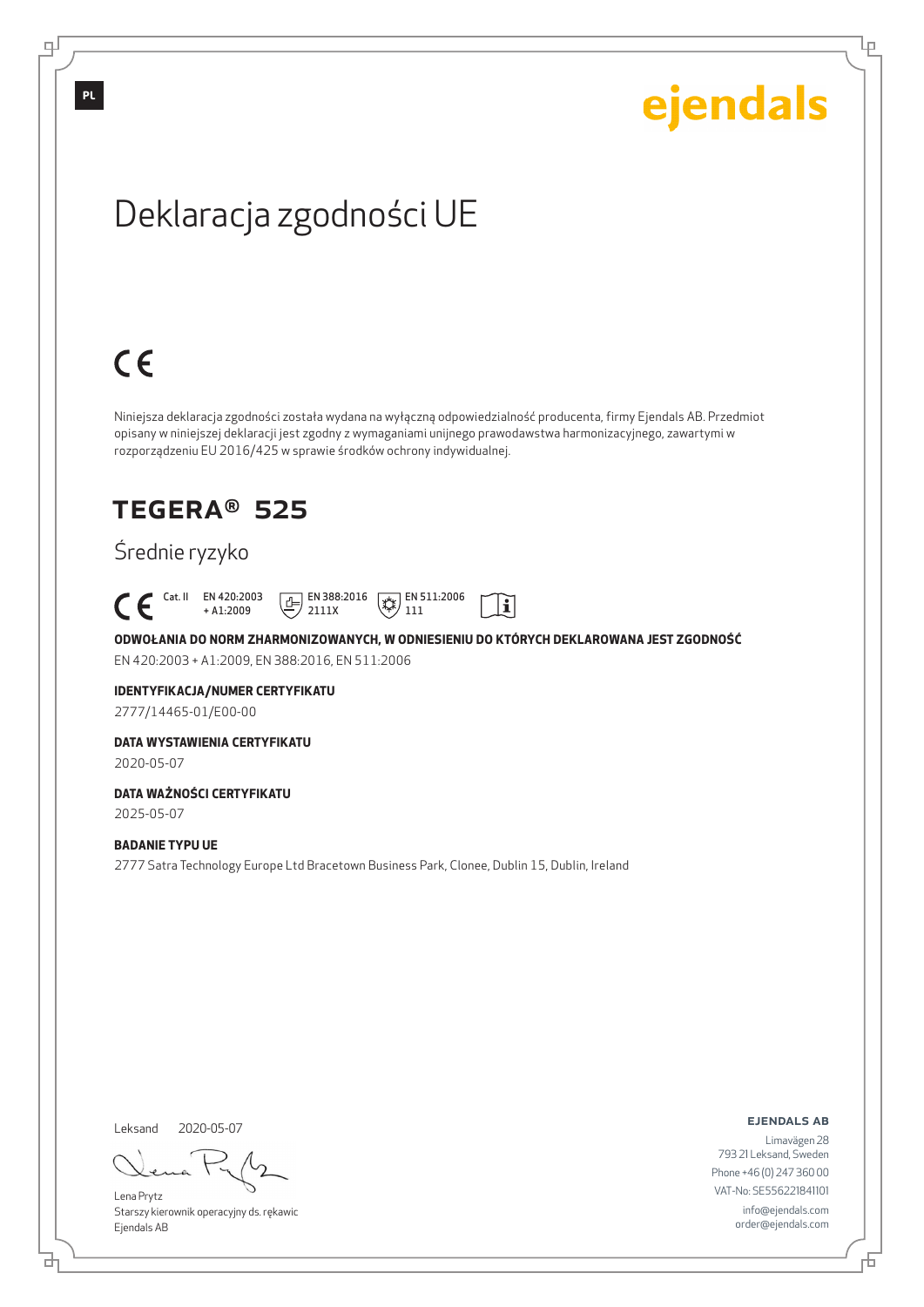Lρ

## Declaración UE de conformidad

# $C \in$

Esta declaración de conformidad se publica bajo la responsabilidad exclusiva del fabricante Ejendals AB. El objeto descrito está en conformidad con la legislación de armonización europea sobre equipos de protección personal (PPE) Reglamento UE 2016/425.

 $\mathbf{i}$ 

## TEGERA® 525

#### Riesgo medio

 Cat. II EN 420:2003 + A1:2009  $\boxed{1}$  EN 388:2016 2111X  $\mathbb{R}$  EN 511:2006 111

**REFERENCIAS A LAS NORMAS ARMONIZADAS A LAS CUALES SE DECLARA LA CONFORMIDAD** EN 420:2003 + A1:2009, EN 388:2016, EN 511:2006

**IDENTIFICACIÓN/NÚMERO DE CERTIFICACIÓN**

2777/14465-01/E00-00

#### **FECHA DE CERTIFICACIÓN**

2020-05-07

### **FECHA DE CADUCIDAD DE LA CERTIFICACIÓN**

2025-05-07

#### **ANÁLISIS DE TIPO UE**

2777 Satra Technology Europe Ltd Bracetown Business Park, Clonee, Dublin 15, Dublin, Ireland

Leksand 2020-05-07

<u>다</u>

Lena Prytz Responsable Sénior de Operaciones de Guantes Ejendals AB

ejendals ab

Б

Limavägen 28 793 21 Leksand, Sweden Phone +46 (0) 247 360 00 VAT-No: SE556221841101 info@ejendals.com order@ejendals.com

டி

**ES**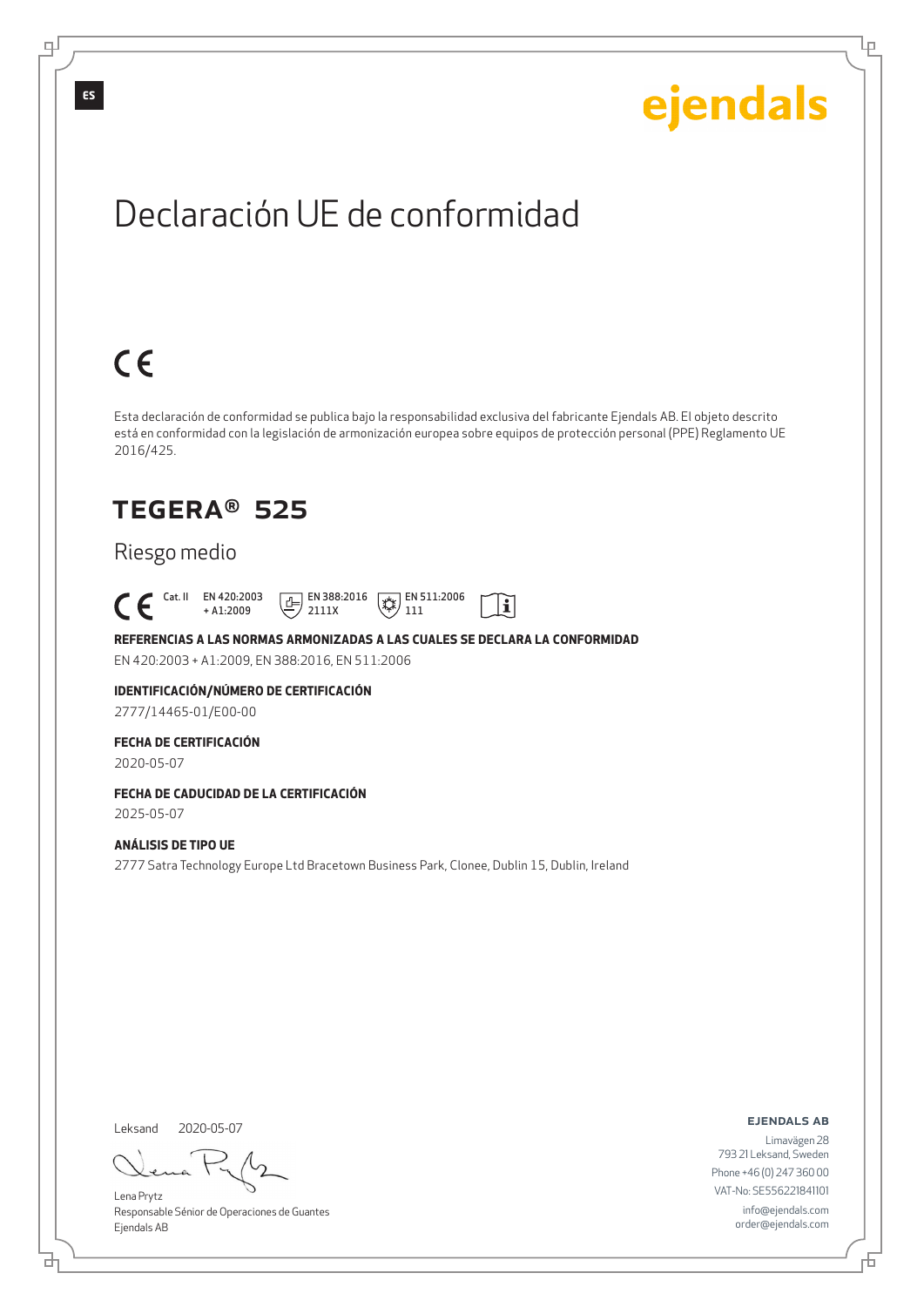டி

Ļμ

# Prohlášení EU o shodě výrobku

# $C \in$

Toto prohlášení o shodě se vydává na výhradní odpovědnost výrobce, kterým je Ejendals AB. Popsaný předmět je ve shodě s harmonizačními právními předpisy Unie: nařízením EU 2016/425 o osobních ochranných prostředcích (OOP).

 $|\tilde{\mathbf{i}}|$ 

## TEGERA® 525

### Střední riziko

 Cat. II EN 420:2003 + A1:2009  $\boxed{1}$  EN 388:2016 2111X  $\mathbb{R}$  EN 511:2006 111

**ODKAZY NA HARMONIZOVANÉ NORMY, NA JEJICHŽ ZÁKLADĚ SE SHODA PROHLAŠUJE** EN 420:2003 + A1:2009, EN 388:2016, EN 511:2006

#### **OZNAČENÍ/ČÍSLO CERTIFIKACE**

2777/14465-01/E00-00

#### **DATUM CERTIFIKACE**

2020-05-07

#### **DATUM KONCE PLATNOSTI CERTIFIKACE** 2025-05-07

#### **TYPOVÁ ZKOUŠKA EU**

2777 Satra Technology Europe Ltd Bracetown Business Park, Clonee, Dublin 15, Dublin, Ireland

Leksand 2020-05-07

Lena Prytz Provozní ředitel pro rukavice Ejendals AB

ejendals ab

Limavägen 28 793 21 Leksand, Sweden Phone +46 (0) 247 360 00 VAT-No: SE556221841101 info@ejendals.com order@ejendals.com

đ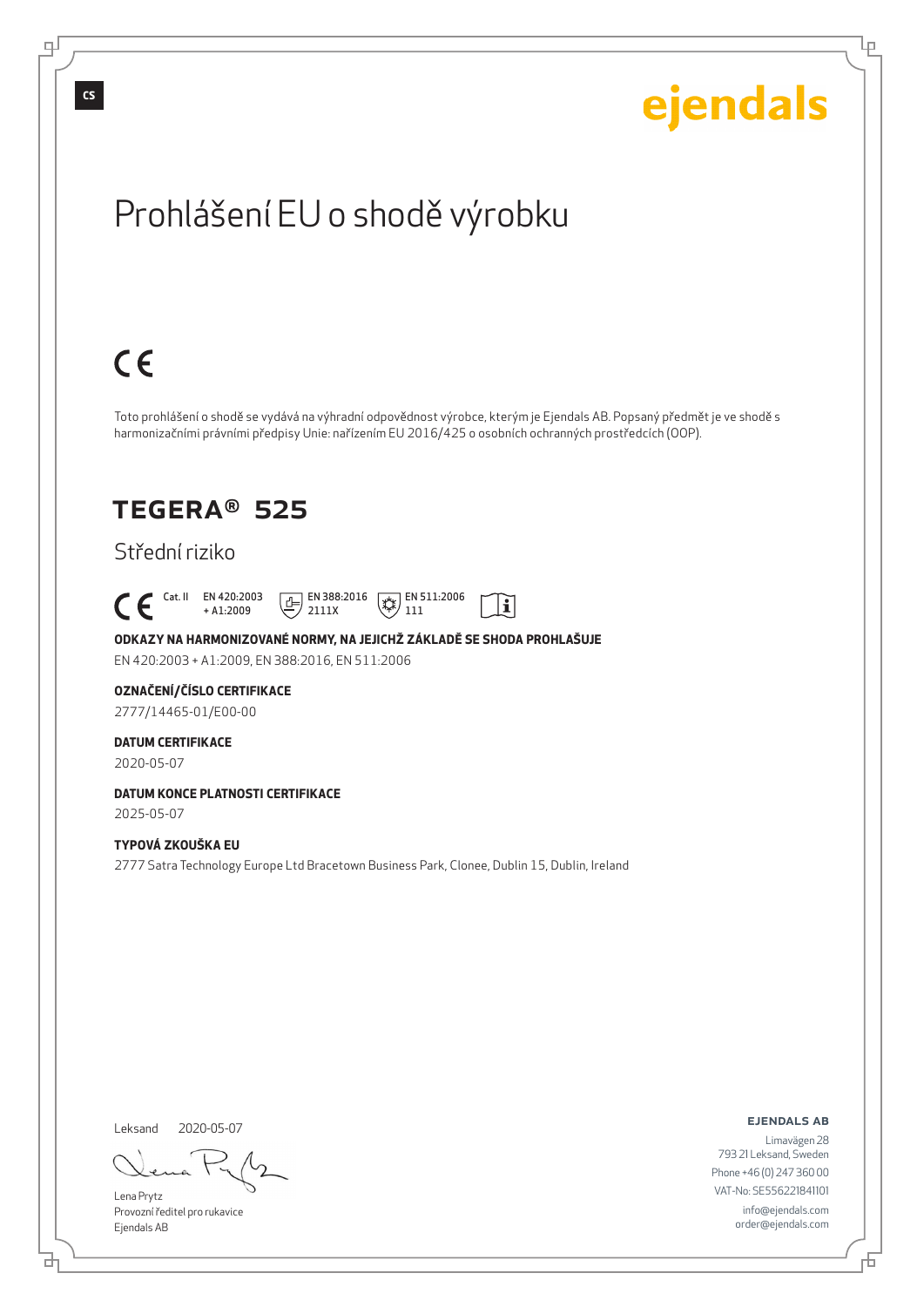Ļμ

# EU-megfelelőségi nyilatkozat

# $C \in$

Ezt a megfelelőségi nyilatkozatot a gyártó, az Ejendals AB kizárólagos felelősségvállalása mellett bocsátják ki. A leírt tárgy megfelel az egyéni védőeszközökre vonatkozó tagállami jogszabályok harmonizásáról szóló (EU) 2016/425-ös rendelet rendelkezéseinek.

## TEGERA® 525

### Közepes kockázat

 Cat. II EN 420:2003  $\boxed{E}$  EN 388:2016  $\mathbb{R}$  EN 511:2006  $\mathbf{i}$ + A1:2009 2111X 111

**HIVATKOZVA A HARMONIZÁLT SZABVÁNYOKRA, AMELYEKRE A MEGFELELŐSÉGI NYILATKOZAT VONATKOZIK** EN 420:2003 + A1:2009, EN 388:2016, EN 511:2006

## **TANÚSÍTÁS AZONOSÍTÓ-/SORSZÁMA**

2777/14465-01/E00-00

#### **TANÚSÍTÁS DÁTUMA**

2020-05-07

#### **TANÚSÍTÁS LEJÁRATA** 2025-05-07

**EU-TÍPUSÚ VIZSGÁLAT** 2777 Satra Technology Europe Ltd Bracetown Business Park, Clonee, Dublin 15, Dublin, Ireland

Leksand 2020-05-07

브

Lena Prytz Kesztyűkért felelős vezető operatív menedzser Ejendals AB

ejendals ab

Б

Limavägen 28 793 21 Leksand, Sweden Phone +46 (0) 247 360 00 VAT-No: SE556221841101 info@ejendals.com order@ejendals.com

டி

**HU**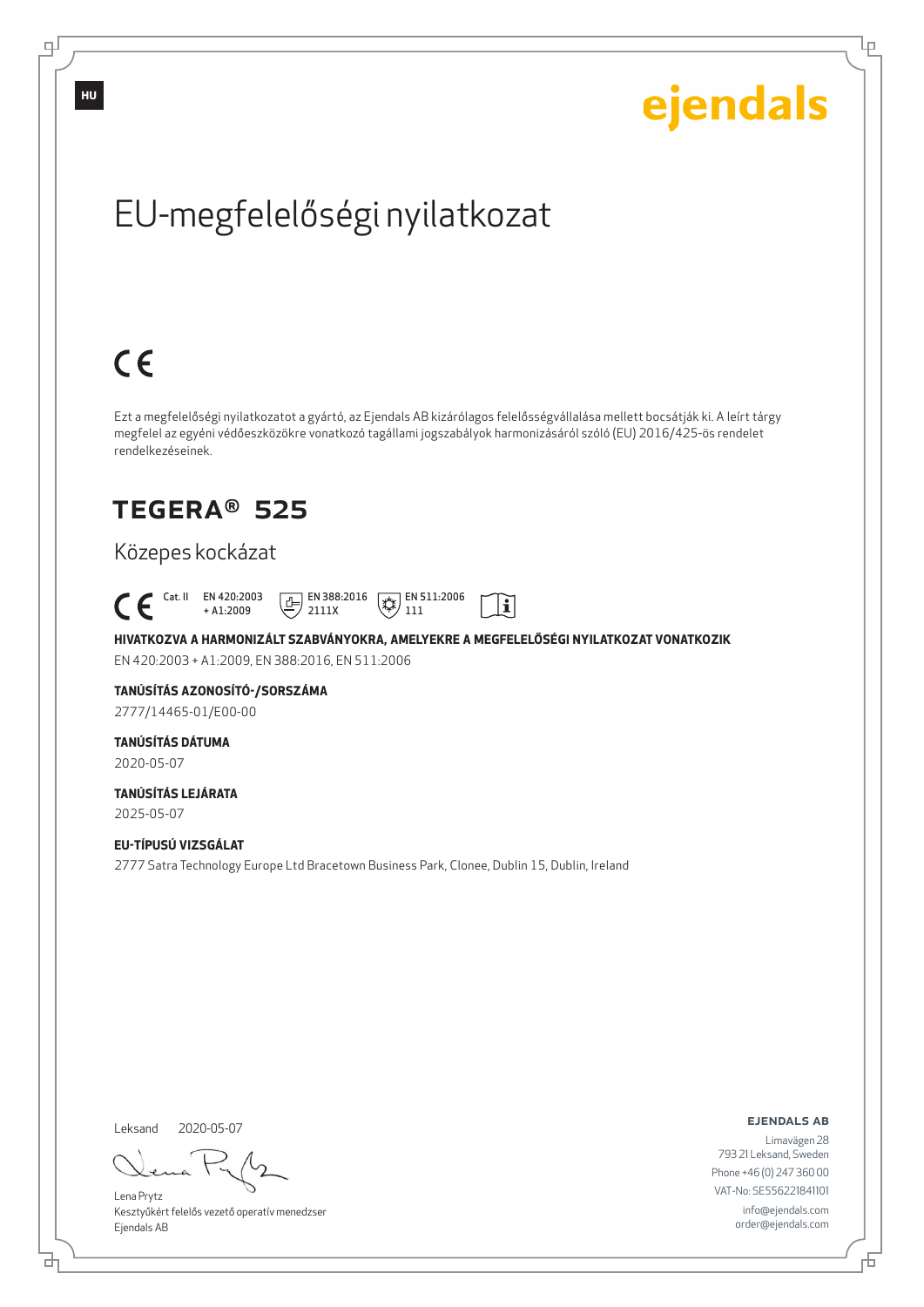

Leksand 2020-05-07

<u>다</u>

Lena Prytz Kinnaste tootmisvaldkonna peategevjuht Ejendals AB

ejendals ab

Limavägen 28 793 21 Leksand, Sweden Phone +46 (0) 247 360 00 VAT-No: SE556221841101 info@ejendals.com order@ejendals.com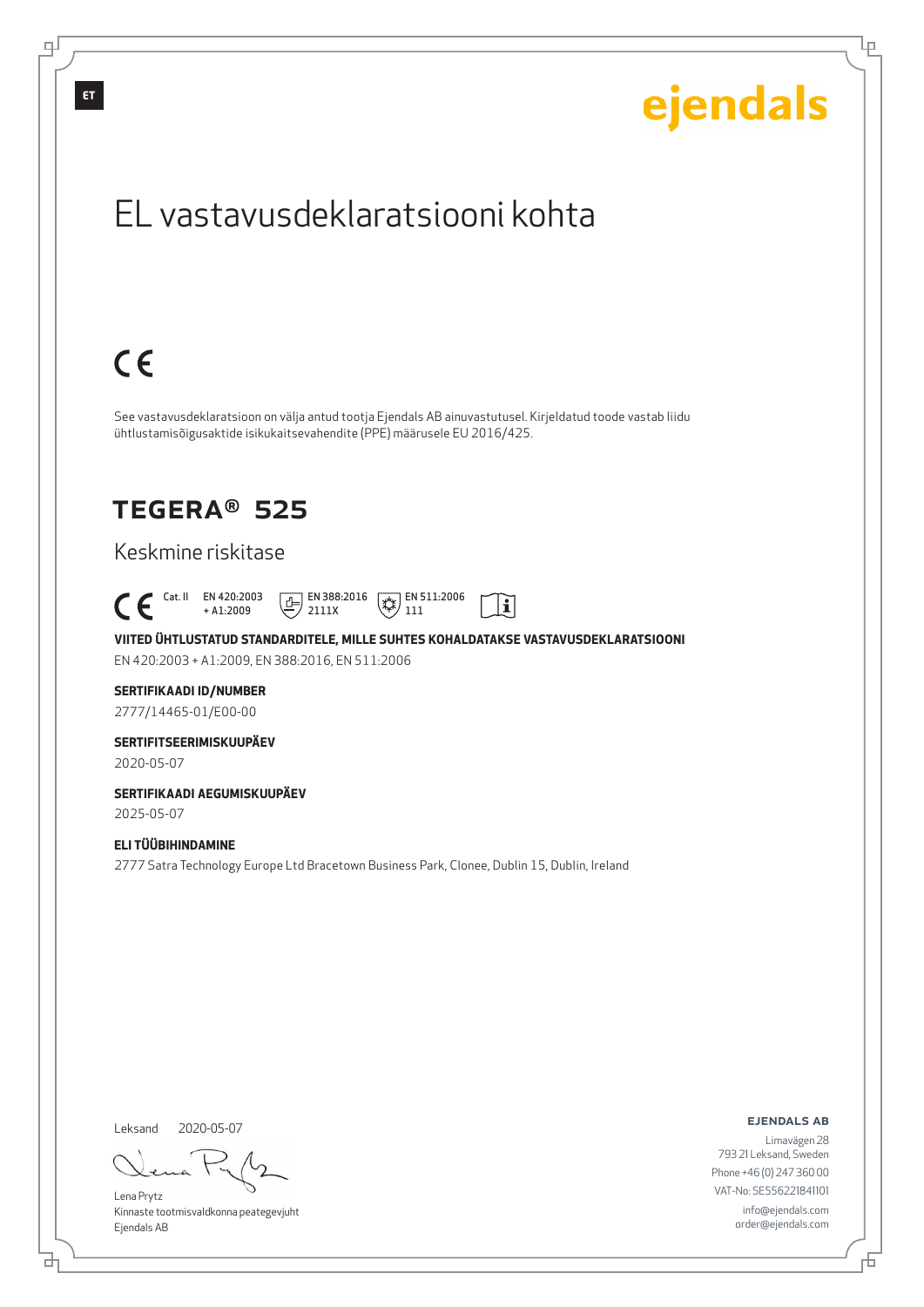Ļμ

# Declaração UE de conformidade

# $C \in$

Esta declaração de conformidade é emitida sob a exclusiva responsabilidade do fabricante, a Ejendals AB. O objeto descrito encontra-se em conformidade com a legislação de harmonização da União, o Regulamento da UE 2016/425 relativo a Equipamento de Proteção Individual (EPI).

 $|\tilde{\mathbf{i}}|$ 

## TEGERA® 525

#### Médio risco

 Cat. II EN 420:2003 + A1:2009  $E$  EN 388:2016 2111X  $\mathbb{R}$  EN 511:2006 111

**REFERÊNCIAS A NORMAS HARMONIZADAS COM AS QUAIS SE DECLARA CONFORMIDADE** EN 420:2003 + A1:2009, EN 388:2016, EN 511:2006

### **IDENTIFICAÇÃO/NÚMERO DA CERTIFICAÇÃO**

2777/14465-01/E00-00

#### **DATA DA CERTIFICAÇÃO**

2020-05-07

## **DATA DE EXPIRAÇÃO DA CERTIFICAÇÃO**

2025-05-07

#### **EXAME UE DE TIPO**

2777 Satra Technology Europe Ltd Bracetown Business Park, Clonee, Dublin 15, Dublin, Ireland

Leksand 2020-05-07

<u>다</u>

Lena Prytz Luvas para Gestor Sénior de Operações Ejendals AB

ejendals ab

Б

Limavägen 28 793 21 Leksand, Sweden Phone +46 (0) 247 360 00 VAT-No: SE556221841101 info@ejendals.com order@ejendals.com

**PT**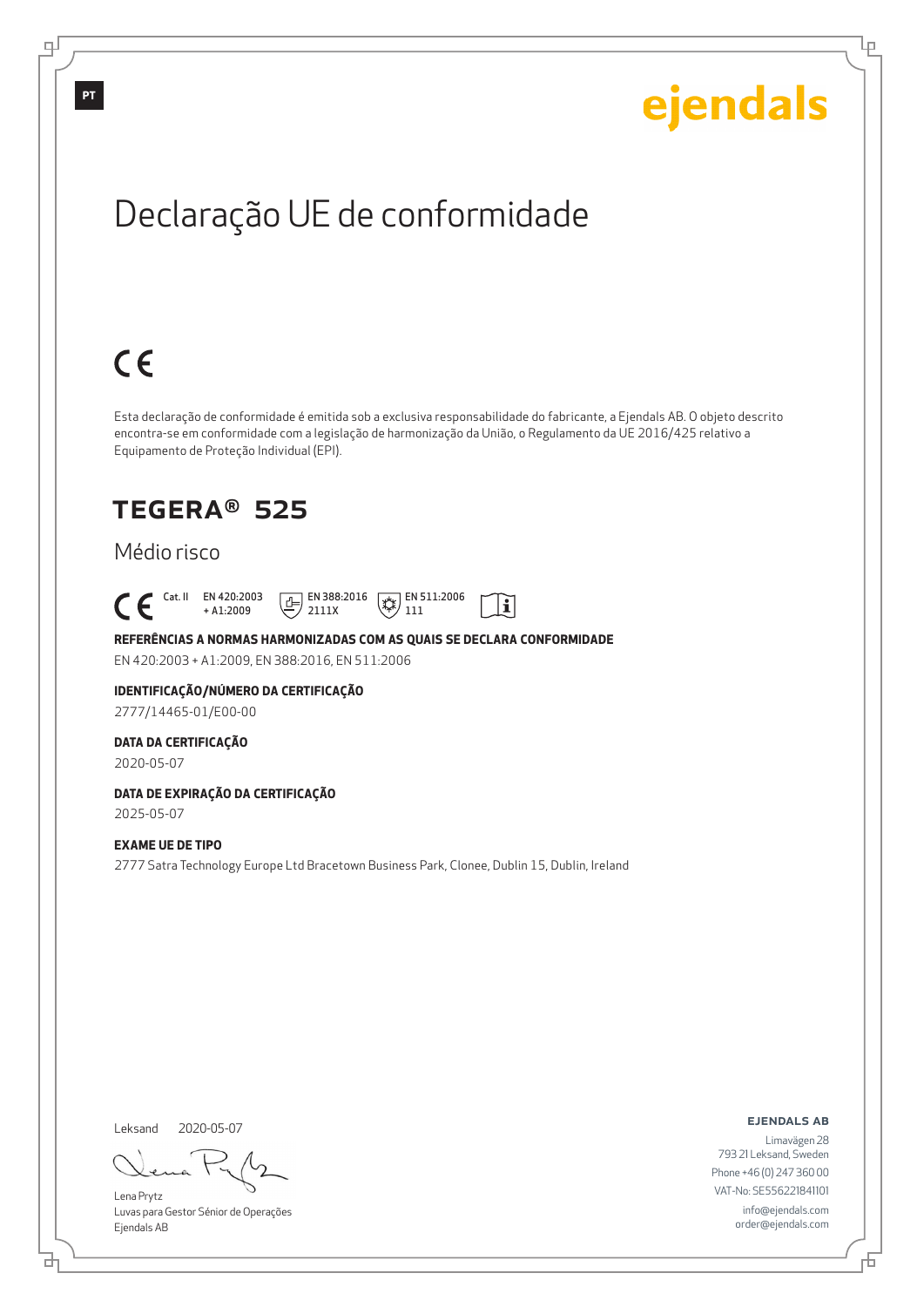Ļμ

# Declaraţie UE privind conformitatea

# $C \in$

Această declaraţie de conformitate este emisă în condiţiile responsabilităţii exclusive a producătorului Ejendals AB. Obiectul descris este în conformitate cu Regulamentul PPE UE 2016/425, referitor la echipamentele de protecţie personală (Personal Protective Equipment – PPE), din cadrul legislaţiei de armonizare a Uniunii.

 $|\tilde{\mathbf{i}}|$ 

## TEGERA® 525

#### Risc mediu

 Cat. II EN 420:2003 + A1:2009  $E$  EN 388:2016 2111X  $\mathbb{R}$  EN 511:2006 111

**TRIMITERI LA STANDARDELE ARMONIZATE CU CARE ESTE DECLARATĂ CONFORMITATEA** EN 420:2003 + A1:2009, EN 388:2016, EN 511:2006

#### **IDENTIFICARE/NUMĂR DE CERTIFICARE**

2777/14465-01/E00-00

#### **DATA CERTIFICĂRII**

2020-05-07

### **DATA DE EXPIRARE A CERTIFICĂRII**

2025-05-07

#### **EXAMINARE TIP UE**

2777 Satra Technology Europe Ltd Bracetown Business Park, Clonee, Dublin 15, Dublin, Ireland

Leksand 2020-05-07

브

Lena Prytz Manager senior operaţii Mănuşi Ejendals AB

ejendals ab

Б

Limavägen 28 793 21 Leksand, Sweden Phone +46 (0) 247 360 00 VAT-No: SE556221841101 info@ejendals.com order@ejendals.com

**RO**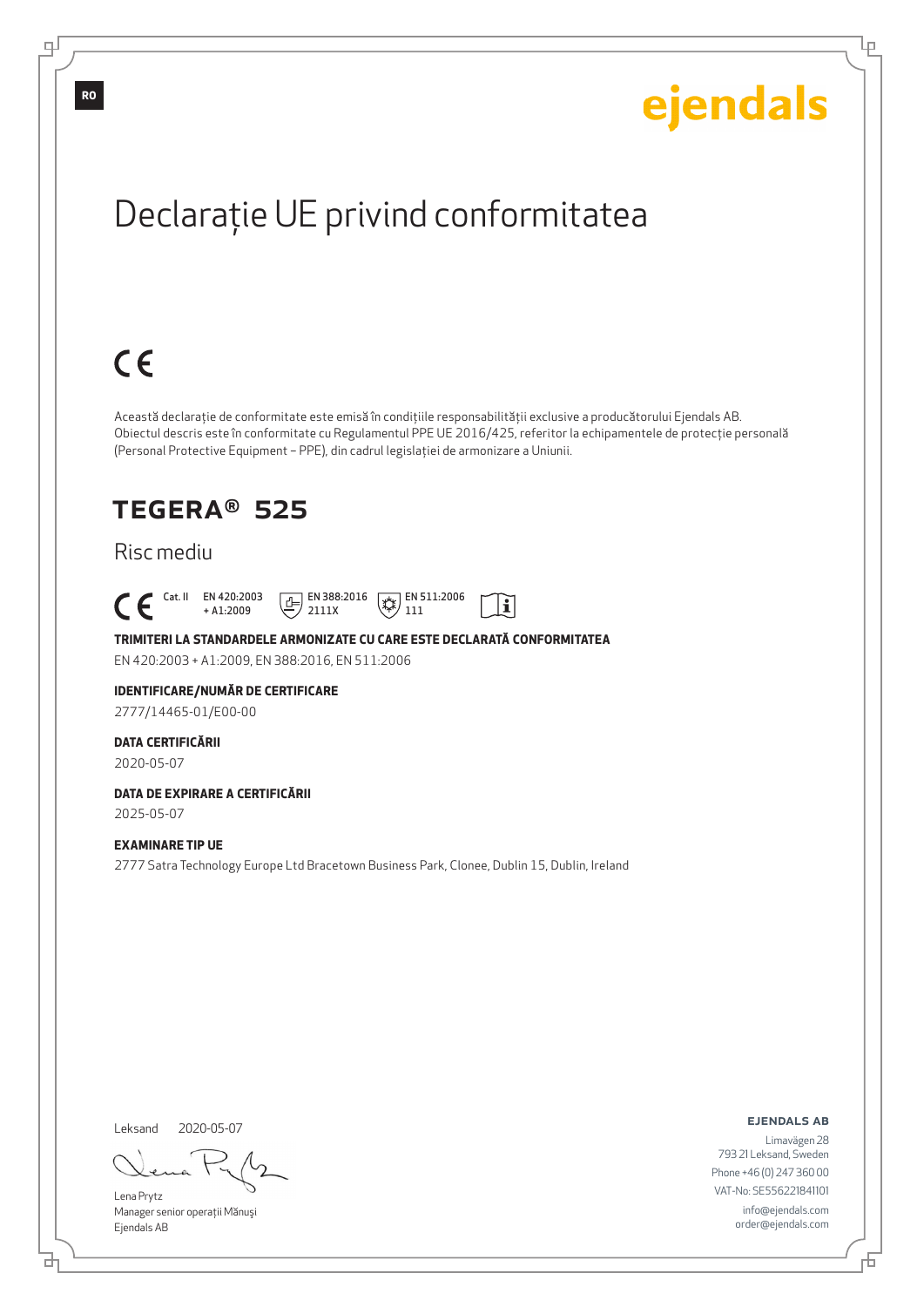Ļμ

## AB Uygunluk beyanı

# $C \in$

Bu uygunluk beyanı, üretici Ejendals AB'nin yegane sorumluluğu altında yayımlanır. Açıklanan ürün, Birlik uyum yasası Kişisel Koruyucu Donanım (KKD) Direktifi EU 2016/425 sayılı AB Yönetmeliği ile uyumludur.

## TEGERA® 525

Orta risk

 $\begin{bmatrix} \text{Cat. II} & \text{EN } 420:2003 \\ + A1:2009 \end{bmatrix}$ 

+ A1:2009  $\boxed{E}$  EN 388:2016 2111X



 $|\tilde{\mathbf{i}}|$ 

**UYGUNLUĞUN BEYAN EDILDIĞI UYUMLU STANDARTLAR IÇIN REFERANSLAR**

EN 420:2003 + A1:2009, EN 388:2016, EN 511:2006

#### **KIMLIK/SERTIFIKA NUMARASI**

2777/14465-01/E00-00

### **SERTIFIKA TARIHI**

2020-05-07

#### **SERTIFIKA BITIŞ TARIHI** 2025-05-07

#### **AB TIP INCELEMESI**

2777 Satra Technology Europe Ltd Bracetown Business Park, Clonee, Dublin 15, Dublin, Ireland

Leksand 2020-05-07

đ

Lena Prytz Üst Düzey Beyaz Yaka Personel Eldivenleri Ejendals AB

ejendals ab

Limavägen 28 793 21 Leksand, Sweden Phone +46 (0) 247 360 00 VAT-No: SE556221841101 info@ejendals.com order@ejendals.com

டி

**TR**

舌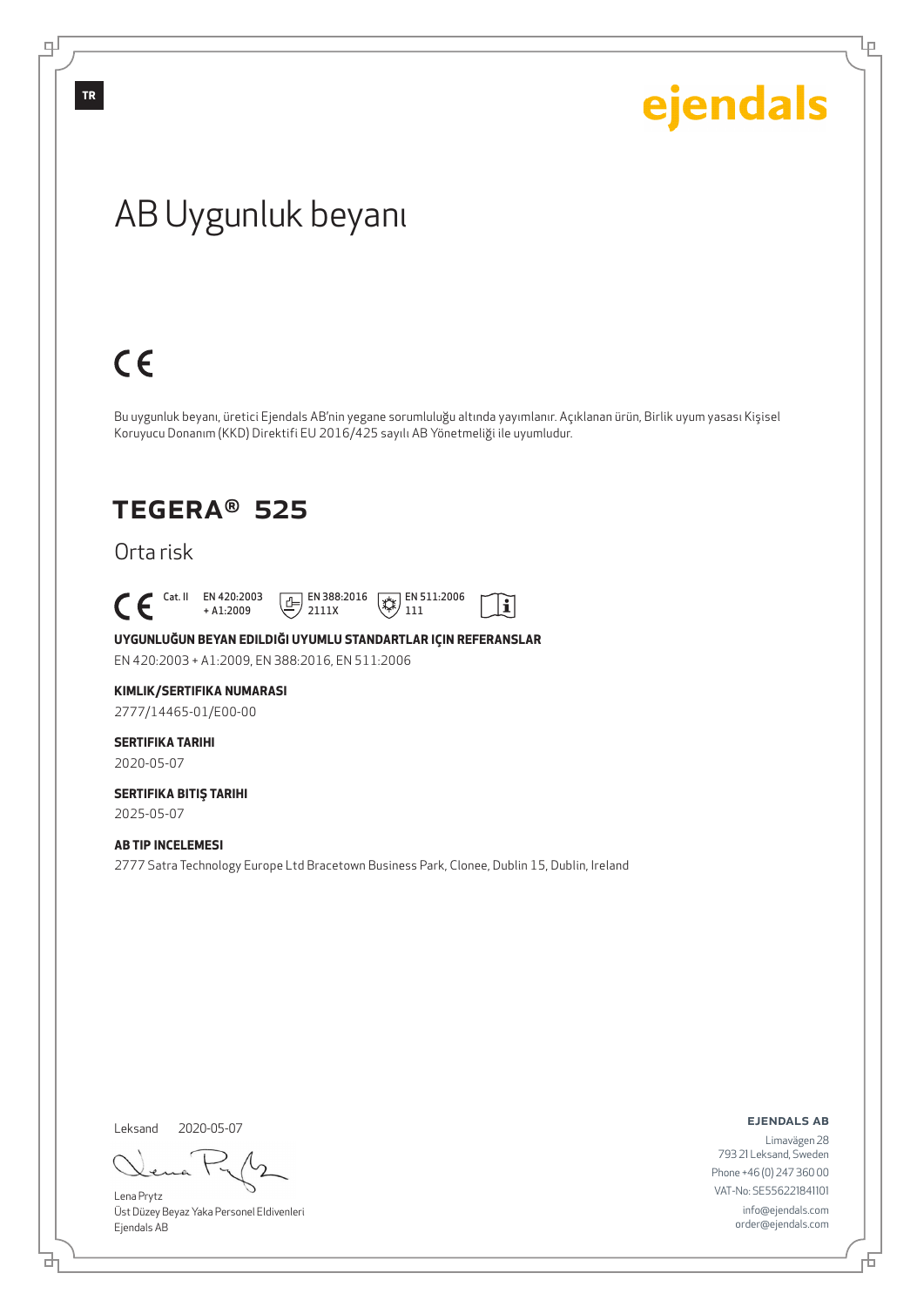Lρ

## Vyhlásenie o zhode EÚ

# $C \in$

Toto vyhlásenie o zhode sa vydáva výlučne na zodpovednosť výrobcu Ejendals AB. Uvedený predmet vyhlásenia je v zhode s príslušnými harmonizačnými právnymi predpismi Únie Nariadenie EÚ 2016/425 o ochrane osobných ochranných prostriedkov (OOP).

 $|\tilde{\mathbf{i}}|$ 

## TEGERA® 525

#### Stredné riziko

 Cat. II EN 420:2003 + A1:2009  $\boxed{1}$  EN 388:2016 2111X  $\mathbb{R}$  EN 511:2006 111

**ODKAZY NA HARMONIZOVANÉ NORMY, NA ZÁKLADE KTORÝCH BOLA VYHLÁSENÁ ZHODA** EN 420:2003 + A1:2009, EN 388:2016, EN 511:2006

### **IDENTIFIKÁCIA/ČÍSLO CERTIFIKÁCIE**

2777/14465-01/E00-00

#### **DÁTUM CERTIFIKÁCIE**

2020-05-07

#### **DÁTUM UPLYNUTIA PLATNOSTI CERTIFIKÁTU**

2025-05-07

#### **SKÚŠKA TYPU EÚ**

2777 Satra Technology Europe Ltd Bracetown Business Park, Clonee, Dublin 15, Dublin, Ireland

Leksand 2020-05-07

<u>다</u>

Lena Prytz Vrchný prevádzkový manažér – rukavice Ejendals AB

#### ejendals ab

Đ

Limavägen 28 793 21 Leksand, Sweden Phone +46 (0) 247 360 00 VAT-No: SE556221841101 info@ejendals.com order@ejendals.com

டி

**SK**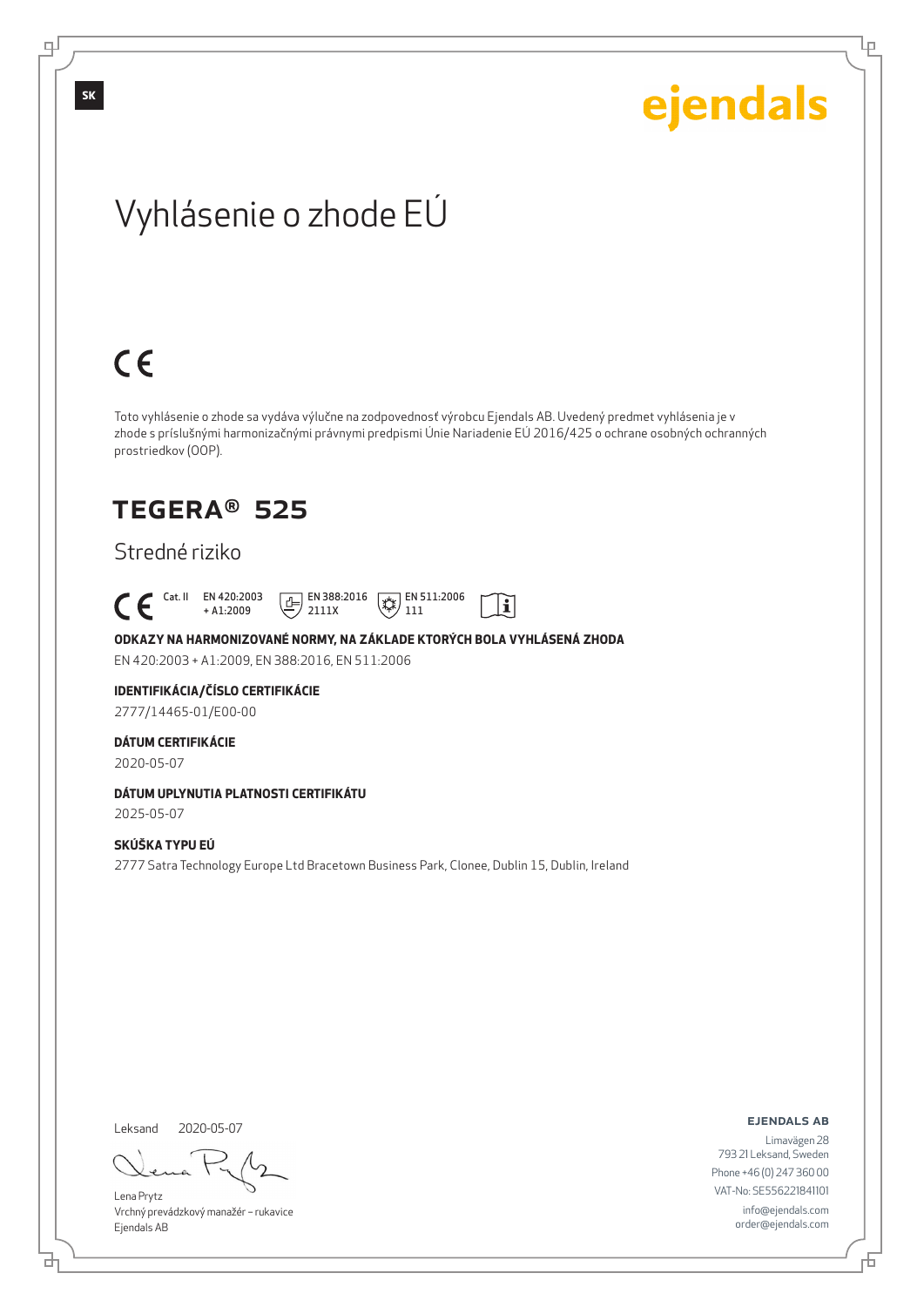Lρ

## Izjava ES o skladnosti izdelka

# $C \in$

Ta izjava o skladnosti je izdana z izključno odgovornostjo proizvajalca Ejendals AB. Opisani izdelek je skladen z usklajeno zakonodajo Unije na podlagi Uredbe o osebni varovalni opremi (OVO) EU 2016/425.

li

## TEGERA® 525

#### Srednje tveganje

 Cat. II EN 420:2003 + A1:2009  $\boxed{E}$  EN 388:2016 2111X  $\mathbb{R}$  EN 511:2006 111

**NAVEDBA USKLAJENEGA STANDARDA, NA KATEREGA SE NANAŠA IZJAVA O SKLADNOSTI** EN 420:2003 + A1:2009, EN 388:2016, EN 511:2006

#### **IDENTIFIKACIJA/ŠTEVILKA POTRDILA** 2777/14465-01/E00-00

#### **DATUM IZDAJE POTRDILA** 2020-05-07

#### **ROK VELJAVNOSTI POTRDILA** 2025-05-07

**PRESKUS TIPA EU**

2777 Satra Technology Europe Ltd Bracetown Business Park, Clonee, Dublin 15, Dublin, Ireland

Leksand 2020-05-07

<u>다</u>

Lena Prytz Rokavice za višjega vodjo obrata Ejendals AB

ejendals ab

Limavägen 28 793 21 Leksand, Sweden Phone +46 (0) 247 360 00 VAT-No: SE556221841101 info@ejendals.com order@ejendals.com

டி

**SL**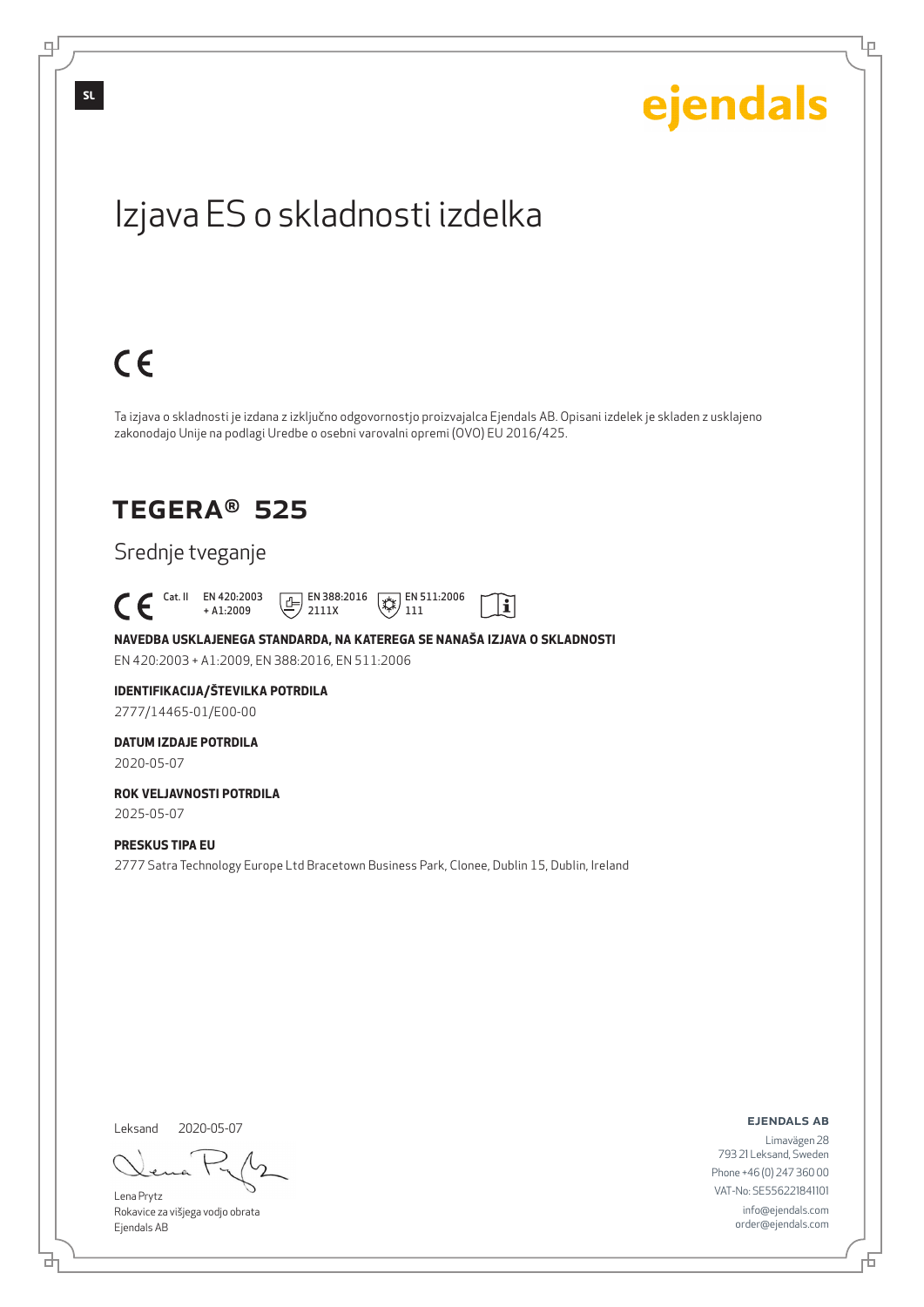டி

# ejendals

Lρ

## ES atitikties deklaracija

# $C \in$

Ši atitikties deklaracija pateikiama tik gamintojo "Ejendals AB" atsakomybe. Nurodytas objektas atitinka Sąjungos derinamųjų teisės aktų asmeninių apsaugos priemonių reglamentą ES 2016/425.

 $|\tilde{\mathbf{i}}|$ 

## TEGERA® 525

#### Vidutinė rizika

 $\begin{bmatrix} \mathsf{Cat} & \mathsf{II} & \mathsf{EN} & 420:2003 \\ + & \mathsf{A} & 1:2009 \end{bmatrix}$ + A1:2009  $\boxed{1}$  EN 388:2016 2111X  $\mathbb{R}$  EN 511:2006 111

**NUORODOS Į SUDERINTUS STANDARTUS, KURIAIS REMIANTIS DEKLARUOJAMA ATITIKTIS** EN 420:2003 + A1:2009, EN 388:2016, EN 511:2006

## **IDENTIFIKAVIMAS / SERTIFIKAVIMO NUMERIS**

2777/14465-01/E00-00

#### **SERTIFIKAVIMO DATA**

2020-05-07

#### **SERTIFIKATO GALIOJIMO PABAIGOS DATA**

2025-05-07

#### **ES TIPO PATIKRINIMAS**

2777 Satra Technology Europe Ltd Bracetown Business Park, Clonee, Dublin 15, Dublin, Ireland

Leksand 2020-05-07

は

Lena Prytz Vyresniojo darbų vadovo pirštinės Ejendals AB

ejendals ab

Б

Limavägen 28 793 21 Leksand, Sweden Phone +46 (0) 247 360 00 VAT-No: SE556221841101 info@ejendals.com order@ejendals.com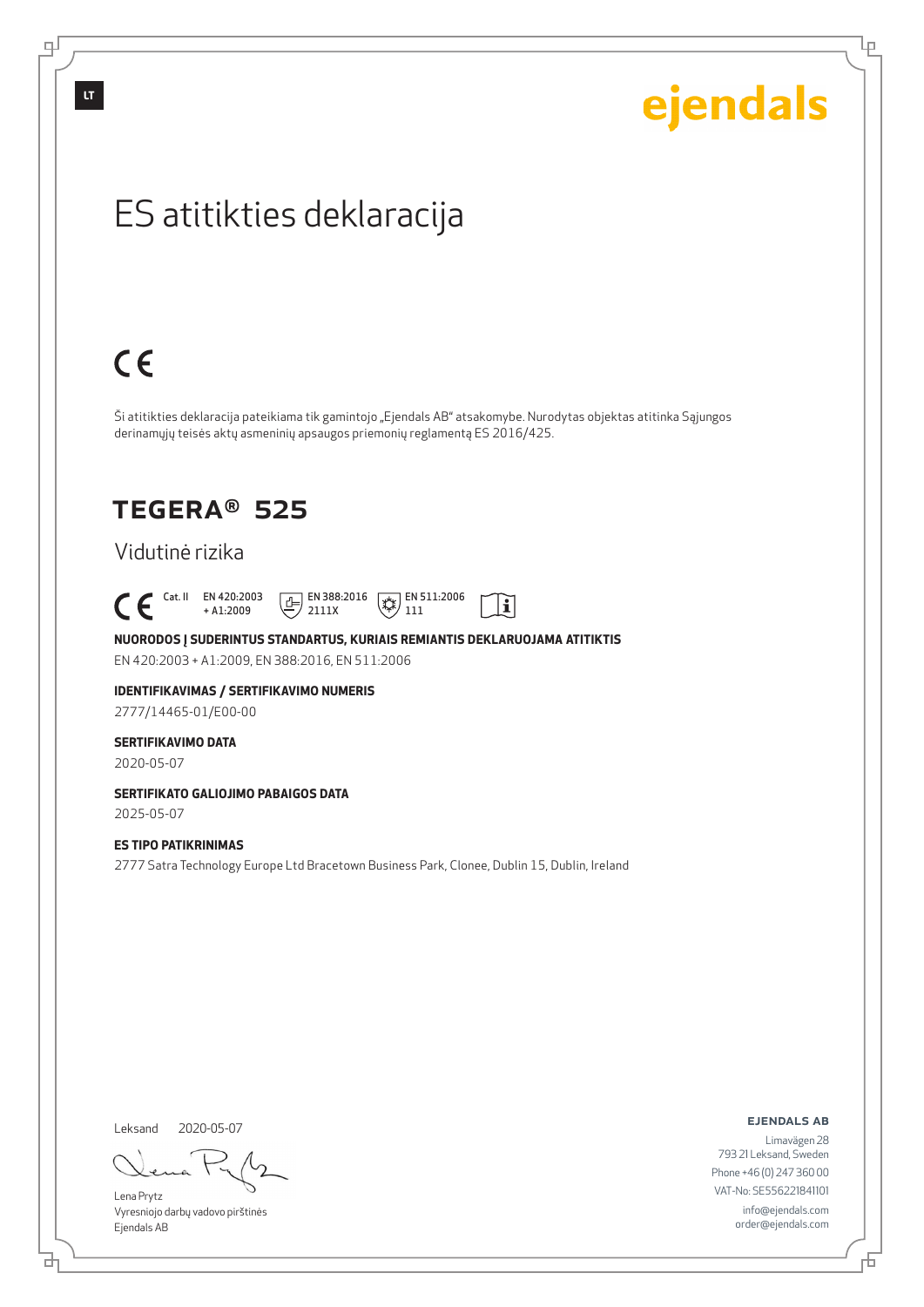

Lρ

## ES deklarācija par atbilstību

# $C \in$

Par šīs atbilstības deklarācijas izsniegšanu pilnībā ir atbildīgs ražotājs Ejendals AB. Aprakstītais objekts atbilst vienotās likumu saskaņošanas regulai ES 2016/425 par individuālajiem aizsardzības līdzekļiem (IAL).

> $\mathbb{R}$  EN 511:2006 111

 $\mathbf{i}$ 

## TEGERA® 525

## Vidējs risks

 Cat. II EN 420:2003 + A1:2009  $E$  EN 388:2016

**ATSAUCES UZ HARMONIZĒTAJIEM STANDARTIEM, ATBILSTĪBA KURIEM TIEK APLIECINĀTA** EN 420:2003 + A1:2009, EN 388:2016, EN 511:2006

2111X

## **SERTIFIKĀTA IDENTIFIKATORS/NUMURS**

2777/14465-01/E00-00

#### **SERTIFIKĀTA DATUMS**

2020-05-07

#### **SERTIFIKĀTA DERĪGUMA TERMIŅŠ** 2025-05-07

**ES TIPA PĀRBAUDE**

2777 Satra Technology Europe Ltd Bracetown Business Park, Clonee, Dublin 15, Dublin, Ireland

Leksand 2020-05-07

は

Lena Prytz Cimdu ražošanas vecākais rīkotājdirektors Ejendals AB

ejendals ab

Б

Limavägen 28 793 21 Leksand, Sweden Phone +46 (0) 247 360 00 VAT-No: SE556221841101 info@ejendals.com order@ejendals.com

டி

**LV**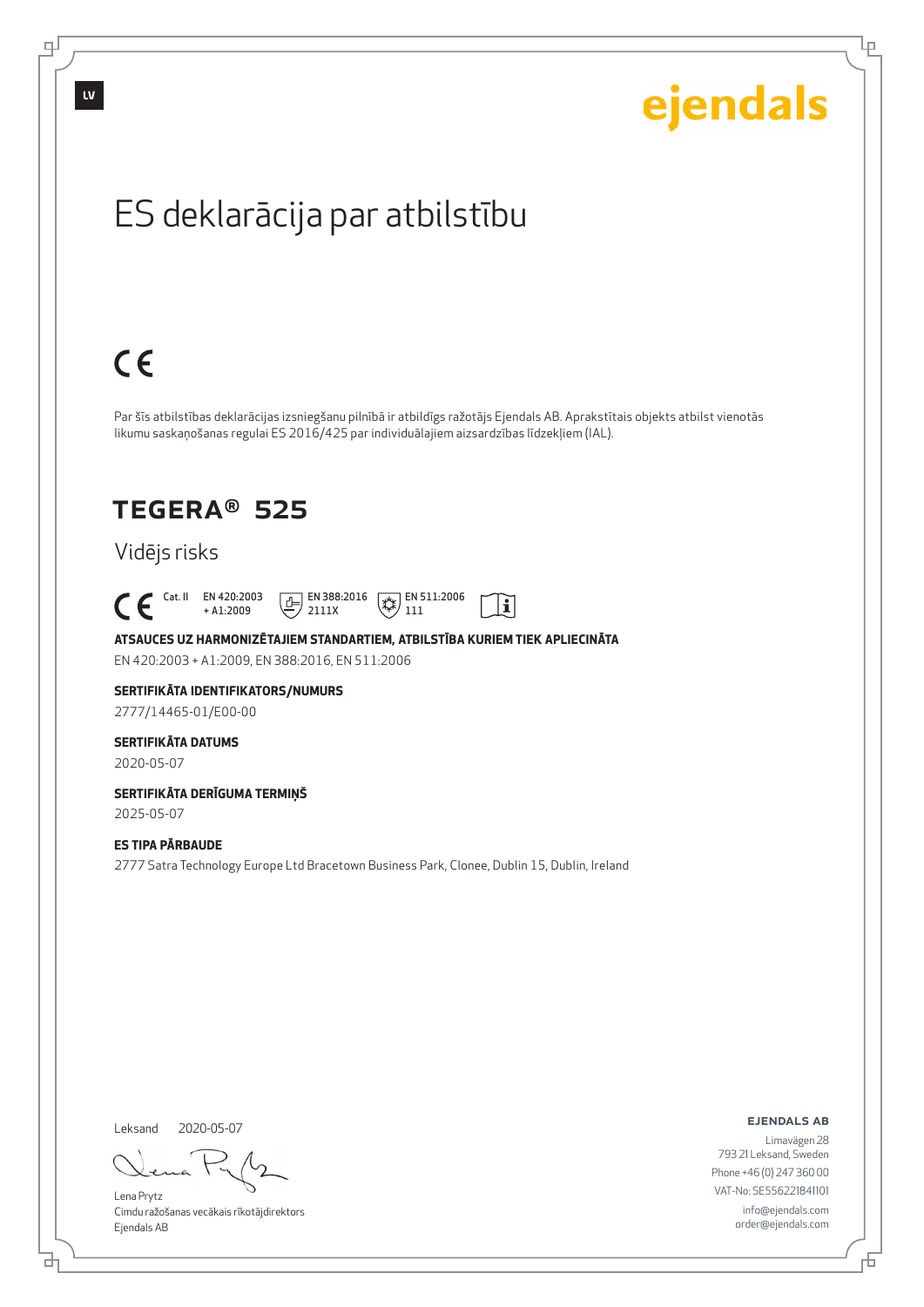Lр

## ЕС декларация за съответствие

# $C \in$

Настоящата декларация за съответствие е издадена на отговорността на производителя Ejendals AB. Предметът на декларацията е в съответствие със законодателството на Съюза за хармонизация относно личните предпазни средства (ЛПС), Регламент (ЕС) 2016/425.

## TEGERA® 525

#### Среден риск

 Cat. II EN 420:2003  $\boxed{E}$  EN 388:2016  $\mathbb{R}$  EN 511:2006  $\mathbf{i}$ + A1:2009 2111X 111

**ПОЗОВАВАНИЯ СЕ ХАРМОНИЗИРАНИ СТАНДАРТИ, ЗА КОИТО СЕ ДЕКЛАРИРА СЪОТВЕТСТВИЕ** EN 420:2003 + A1:2009, EN 388:2016, EN 511:2006

**ИДЕНТИФИКАЦИЯ/НОМЕР НА СЕРТИФИКАТА**

2777/14465-01/E00-00

#### **ДАТА НА ИЗДАВАНЕ НА СЕРТИФИКАТА**

2020-05-07

#### **ДАТА НА ВАЛИДНОСТ НА СЕРТИФИКАТА**

2025-05-07

#### **ЕС-ТИП ИЗСЛЕДВАНЕ**

2777 Satra Technology Europe Ltd Bracetown Business Park, Clonee, Dublin 15, Dublin, Ireland

Leksand 2020-05-07

브

Lena Prytz Ръкавици за старши ръководител на производството Ejendals AB

ejendals ab

Đ

Limavägen 28 793 21 Leksand, Sweden Phone +46 (0) 247 360 00 VAT-No: SE556221841101 info@ejendals.com order@ejendals.com

**BG**